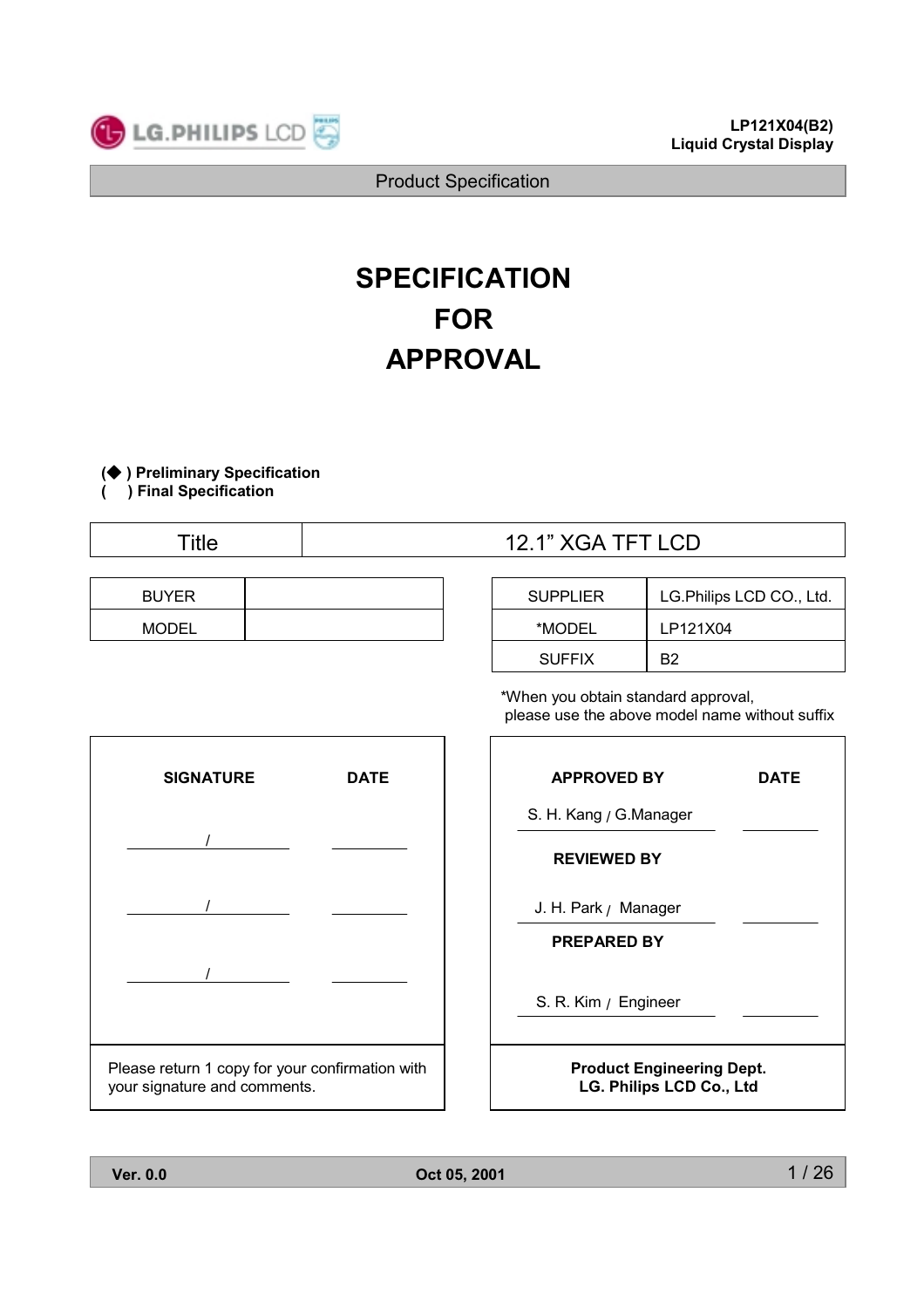

| NO.                      | <b>ITEM</b>                       | Page           |
|--------------------------|-----------------------------------|----------------|
| $\overline{\phantom{a}}$ | <b>COVER</b>                      | 1              |
|                          | <b>CONTENTS</b>                   | $\overline{2}$ |
| $\overline{\phantom{0}}$ | <b>RECORD OF REVISIONS</b>        | 3              |
| 1                        | <b>GENERAL DESCRIPTION</b>        | 4              |
| $\overline{2}$           | ABSOLUTE MAXIMUM RATINGS          | 5              |
| 3                        | ELECTRICAL SPECIFICATIONS         |                |
| $3 - 1$                  | ELECTRICAL CHARACTREISTICS        | 6              |
| $3 - 2$                  | INTERFACE CONNECTIONS             | 8              |
| $3 - 3$                  | SIGNAL TIMING SPECIFICATIONS      | 10             |
| $3-4$                    | SIGNAL TIMING WAVEFORMS           | 11             |
| $3-5$                    | <b>COLOR INPUT DATA REFERNECE</b> | 12             |
| $3-6$                    | POWER SEQUENCE                    | 13             |
| 4                        | OPTICAL SPECIFICATIONS            | 14             |
| 5                        | <b>MECHANICAL CHARACTERISTICS</b> | 18             |
| 6                        | <b>RELIABILITY</b>                | 22             |
| $\overline{7}$           | <b>INTERNATIONAL STANDARDS</b>    |                |
| $7 - 1$                  | <b>SAFETY</b>                     | 23             |
| $7 - 2$                  | <b>EMC</b>                        | 23             |
| 8                        | <b>PACKING</b>                    |                |
| $8 - 1$                  | <b>DESIGNATION OF LOT MARK</b>    | 24             |
| $8 - 2$                  | <b>PAKING FORM</b>                | 24             |
| 9                        | <b>PRECAUTIONS</b>                | 25             |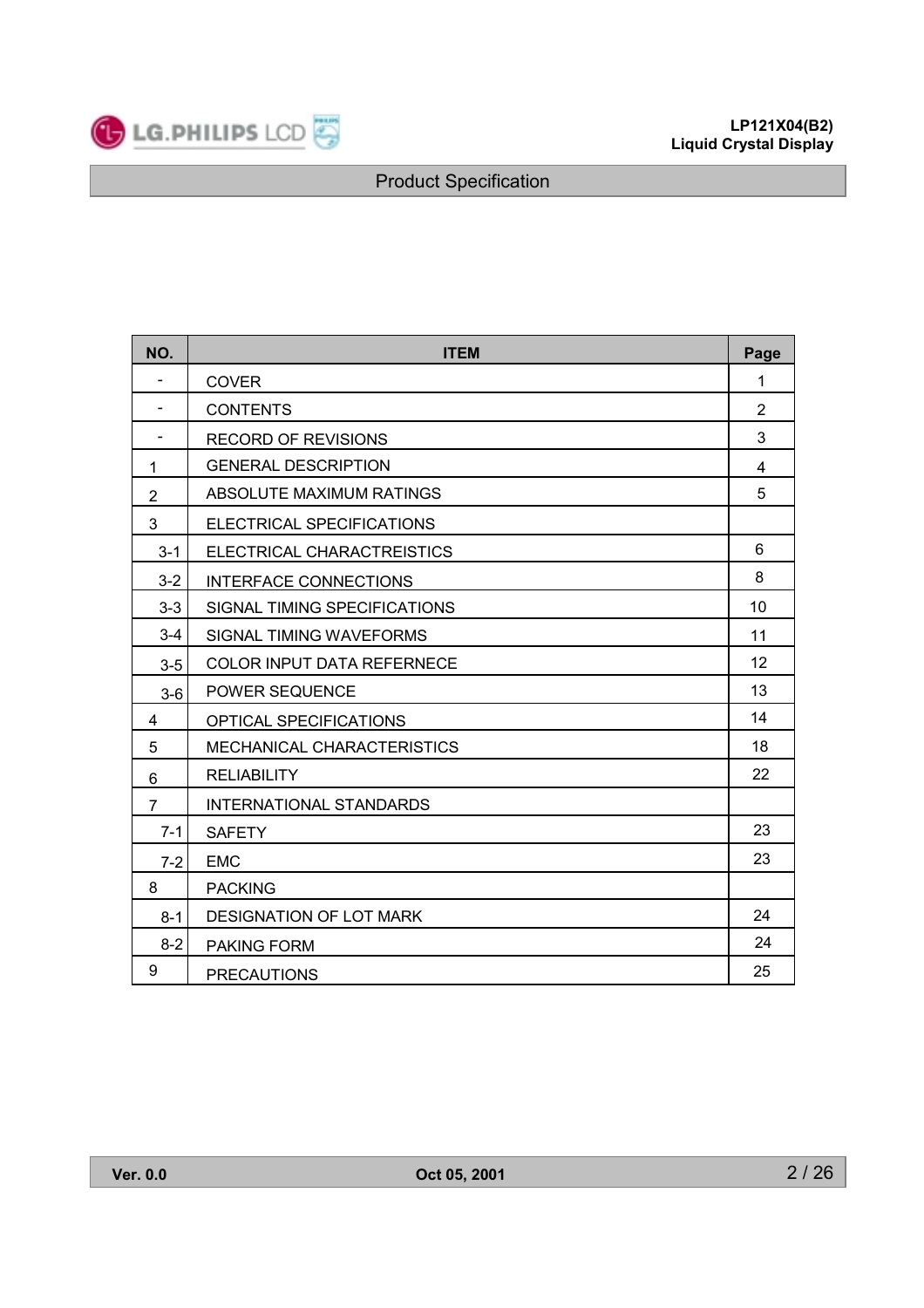

## **RECORDS OF REVISIONS**

| Revision No | <b>Revision Date</b> | Page           | <b>DESCRIPTION</b> |
|-------------|----------------------|----------------|--------------------|
| $0.0\,$     | OCT 05, 2001         | $\blacksquare$ | First Draft.       |
|             |                      |                |                    |
|             |                      |                |                    |
|             |                      |                |                    |
|             |                      |                |                    |
|             |                      |                |                    |
|             |                      |                |                    |
|             |                      |                |                    |
|             |                      |                |                    |
|             |                      |                |                    |
|             |                      |                |                    |
|             |                      |                |                    |
|             |                      |                |                    |
|             |                      |                |                    |
|             |                      |                |                    |
|             |                      |                |                    |
|             |                      |                |                    |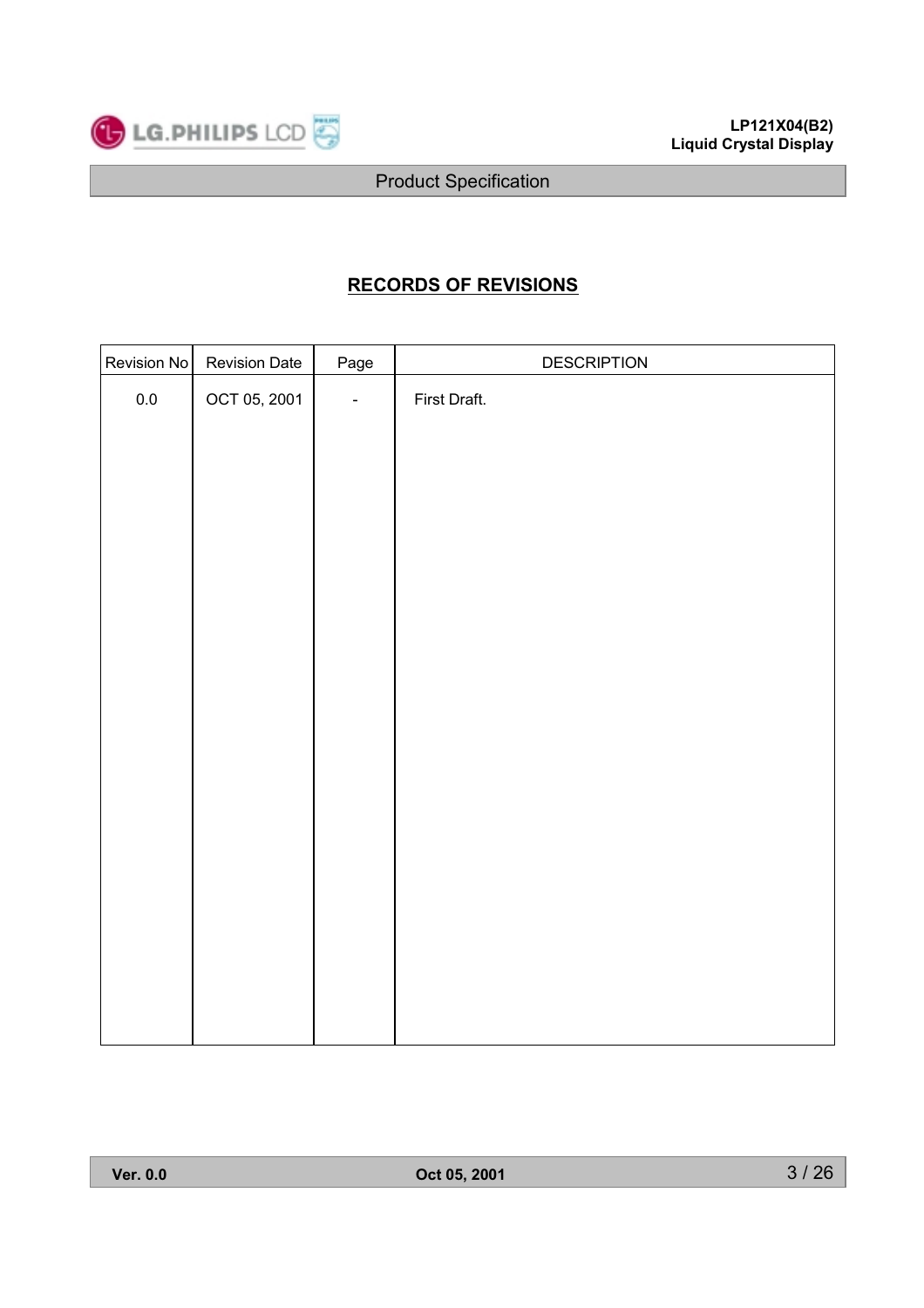

## 1. General Description

The LP121X04(B2) is a Color Active Matrix Liquid Crystal Display with an integral Cold Cathode Fluorescent Lamp(CCFL) backlight system. The matrix employs a-Si Thin Film Transistor as the active element. It is a transmissive type display operating in the normally white mode. This TFT-LCD has 12.1 inches diagonally measured active display area with XGA resolution (768 vertical by 1024 horizontal pixel array) Each pixel is divided into Red, Green and Blue sub-pixels or dots which are arranged in vertical stripes. Gray scale or the brightness of the sub-pixel color is determined with a 6-bit gray scale signal for each dot, thus, presenting a palette of more than 262,144 colors.

The LP121X04(B2) has been designed to apply the interface method that enables low power, high speed, low EMI. Flat Link must be used as a LVDS(Low Voltage Differential Signaling) chip.

The LP121X04(B2) is intended to support applications where thin thickness, low power are critical factors and graphic display are important. In combination with the vertical arrangement of the sub-pixels, the LP121X04(B2) characteristics provide an excellent flat display for office automation products such as Notebook PC.



#### **General Features**

| Active screen size       | 12.1 inches (30.73cm) diagonal                                                           |
|--------------------------|------------------------------------------------------------------------------------------|
| Outline Dimension        | $261(H)$ x 199(V) x 5.0(D) mm(Typ.)                                                      |
| Pixel Pitch              | 0.240 mm x 0.240mm                                                                       |
| Pixel format             | 1024 horiz. By 768 vert. Pixels RGB stripes arrangement                                  |
| Color depth              | 6-bit, 262,144 colors                                                                    |
| Luminance, white         | 150 cd/m <sup>2</sup> (Typ.), center 1 point $@$ 5.5 <sup>mA</sup>                       |
| <b>Power Consumption</b> | Total 4.5 Watt(Typ.)                                                                     |
| Weight                   | 300g(Typ.)                                                                               |
| Display operating mode   | Transmissive mode, normally white                                                        |
| Surface treatments       | Hard coating $(3H)$<br>Anti-glare treatment of the both(front,back) polarizer, HAZE(13%) |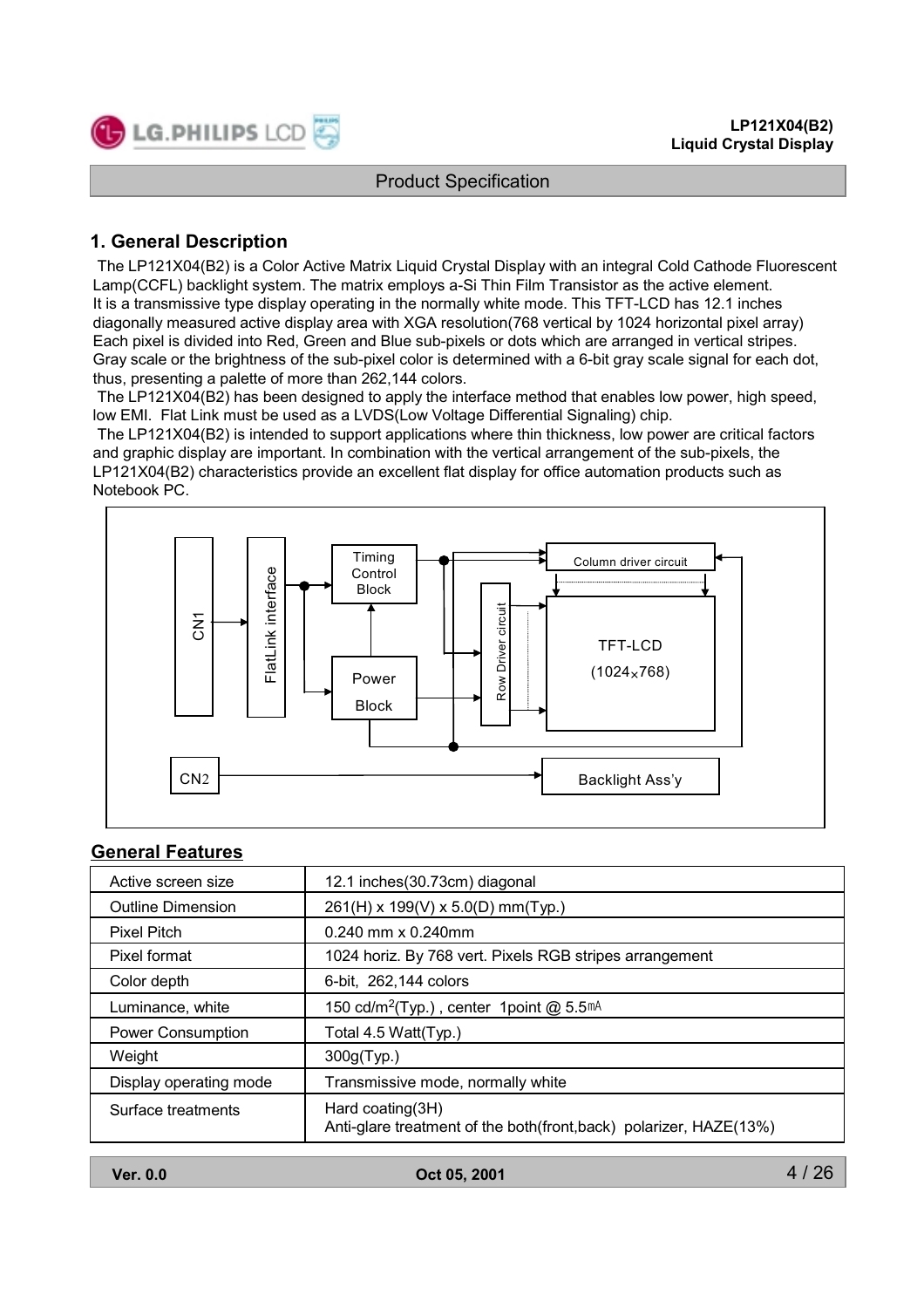

## 2. Absolute Maximum Ratings

The following are maximum values which, if exceeded, may cause operation or damage to the unit.

|                                   |                            |             | Values |             | <b>Notes</b>            |  |  |  |
|-----------------------------------|----------------------------|-------------|--------|-------------|-------------------------|--|--|--|
| Parameter                         | symbol                     | Min.        | Max.   | Units       |                         |  |  |  |
|                                   |                            |             |        |             |                         |  |  |  |
| Power Input Voltage               | $V_{\rm CC}$               | $-0.3$      | 4.0    | Vdc         | At $25 \pm 5^{\circ}$ C |  |  |  |
| <b>Operating Temperature</b>      | $\mathsf{T}_{\mathsf{OP}}$ | $\mathbf 0$ | 50     | $^{\circ}C$ |                         |  |  |  |
| Storage Temperature               | $\mathsf{T}_{\texttt{ST}}$ | $-20$       | 60     | $^{\circ}C$ |                         |  |  |  |
| <b>Operating Ambient Humidity</b> | $H_{OP}$                   | 10          | 90     | %RH         |                         |  |  |  |
| <b>Storage Humidity</b>           | $H_{ST}$                   | 10          | 90     | %RH         |                         |  |  |  |
|                                   |                            |             |        |             |                         |  |  |  |

## Table 1. ABSOLUTE MAXIMUM RATINGS

Note : 1. Temperature and relative humidity range are shown in the figure below. Wet bulb temperature should be 39 °C Max, and no condensation of water.



Dry Bulb Temperature [°C]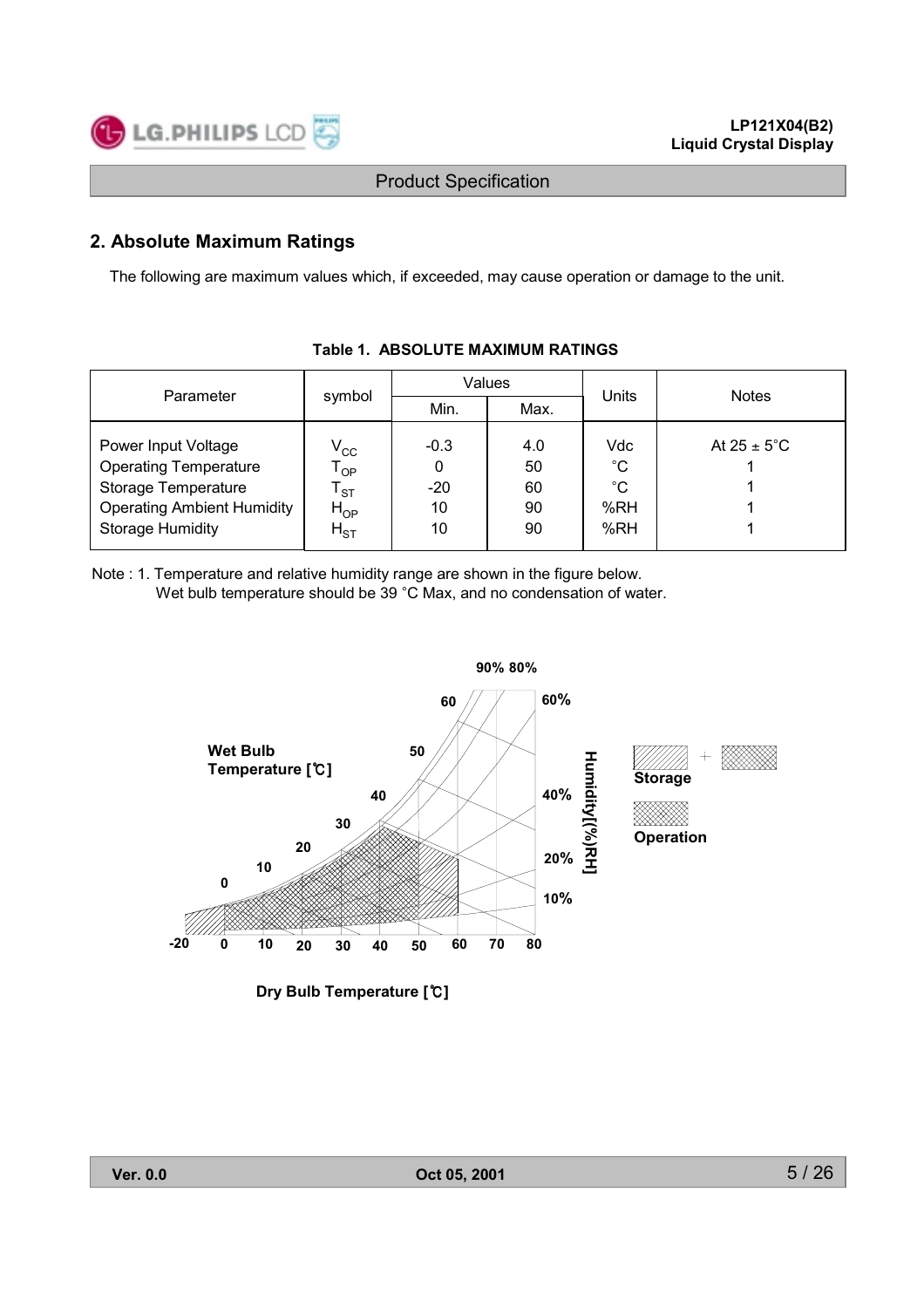

## **3. Electrical Specifications**

## **3-1. Electrical Characteristics**

The LP121X04(B2) requires two power inputs. One is employed to power the LCD electronics and to drive the TFT array and liquid crystal. The second input which powers the CCFL, is typically generated by an inverter. The inverter is an external unit to the LCD.

| Parameter                                                                                                                                                                                                                                             |                                                                                                                     |                     | Values                             | Units                                         | <b>Notes</b>                                                                                            |                            |
|-------------------------------------------------------------------------------------------------------------------------------------------------------------------------------------------------------------------------------------------------------|---------------------------------------------------------------------------------------------------------------------|---------------------|------------------------------------|-----------------------------------------------|---------------------------------------------------------------------------------------------------------|----------------------------|
|                                                                                                                                                                                                                                                       | Symbol                                                                                                              | Min.                | Typ.                               | Max.                                          |                                                                                                         |                            |
| MODULE:<br>Power Supply Input Voltage<br>Power Supply Input Current<br>Differential Impedance<br><b>Power Consumption</b><br><b>Rush Current</b>                                                                                                      | $\rm V_{\rm CC}$<br>$I_{\rm CC}$<br>Zm<br>$P_C$<br><b>RUSH</b>                                                      | 3.0<br>90           | 3.3<br>0.263<br>100<br>0.87<br>1.0 | 3.6<br>0.302<br>110<br>1.00<br>1.8            | Vdc<br>A<br>ohm<br>Watts<br>A                                                                           | 2<br>3                     |
| LAMP:<br><b>Operating Voltage</b><br><b>Operating Current</b><br><b>Established Starting Voltage</b><br>at 25 $^{\circ}$ C<br>at $0^{\circ}$ C<br><b>Operating Frequency</b><br><b>Discharge Stabilization Time</b><br>Power Consumption<br>Life Time | $\rm V_{BL}$<br>$I_{BL}$<br>$V_{\rm S}$<br>f <sub>BL</sub><br>$\mathsf{T}_\mathsf{S}$<br>$\mathsf{P}_{\mathsf{BL}}$ | 3.0<br>50<br>10,000 | 580<br>5.5<br>65<br>3.2            | 640<br>6.0<br>1010<br>1210<br>80<br>3<br>3.52 | V <sub>RMS</sub><br>mA<br>$V_{RMS}$<br>V <sub>RMS</sub><br>kHz<br><b>Minutes</b><br>Watts<br><b>Hrs</b> | 4<br>5<br>4<br>5<br>6<br>7 |

#### Table 2. ELECTRICAL CHARACTERISTICS

#### Note: The design of the inverter must have specification for the lamp in LCD Assembly.

The performance of the Lamp in LCM, for example life time or brightness, is extremely influenced by the characteristics of the DC-AC inverter. So all the parameters of an inverter should be carefully designed so as not to produce too much leakage current from high-voltage output of the inverter. When you design or order the inverter, please make sure unwanted lighting caused by the mismatch of

the lamp and the inverter (no lighting, flicker, etc) never occurs. When you confirm it, the LCD Assembly should be operated in the same condition as installed in you instrument.

- 1. The specified current and power consumption are under the  $V_{cc}$ =3.3V, 25°C, f<sub>V</sub>=60Hz condition whereas full black pattern is displayed and  $f_v$  is the frame frequency.
- 2. This impedance value is needed to proper display and measured from LVDS  $T_x$  to the mating connector.
- 3. The duration of rush current is about 20ms.
- 4. The variance of the voltage is  $\pm$  10%.
- 5. The voltage above  $V_s$  should be applied to the lamps for more than 1 second for start-up. Otherwise, the lamps may not be turned on.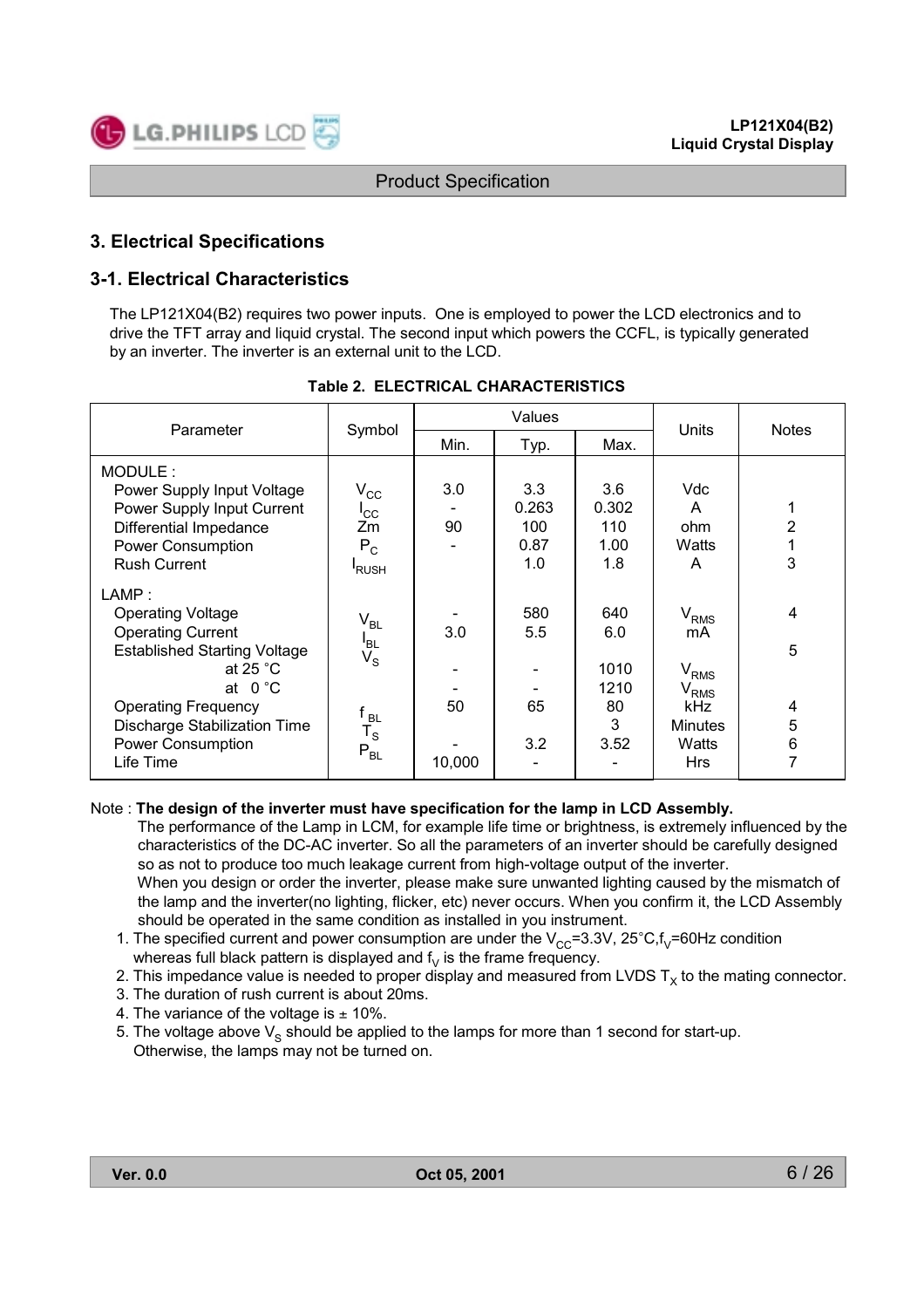

- 6. The output of the inverter must have symmetrical(negative and positive) voltage waveform and symmetrical current waveform.(Asymmetrical ratio is less than 10%) Please do not use the inverter which has asymmetrical voltage and asymmetrical current and spike wave. Lamp frequency may produce interface with horizontal synchronous frequency and as a result this may cause beat on the display. Therefore lamp frequency shall be as away possible from the horizontal synchronous frequency and from its harmonics in order to prevent interference.
- 7. It is defined the brightness of the lamp after being lighted for 5 minutes as 100%.  $T_s$  is the time required for the brightness of the center of the lamp to be not less than 95%.
- 8. The lamp power consumption shown above does not include loss of external inverter. The used lamp current is the lamp typical current.
- 9. The life is determined as the time at which brightness of the lamp is 50% compared to that of initial value at the typical lamp current on condition of continuous operating at  $25 \pm 2^{\circ}$ C.
- 10. Do not attach a conducting tape to lamp connecting wire. If the lamp wire attach to a conducting tape, TFT-LCD Module has a low luminance and the inverter has abnormal action. Because leakage current is occurred between lamp wire and conducting tape.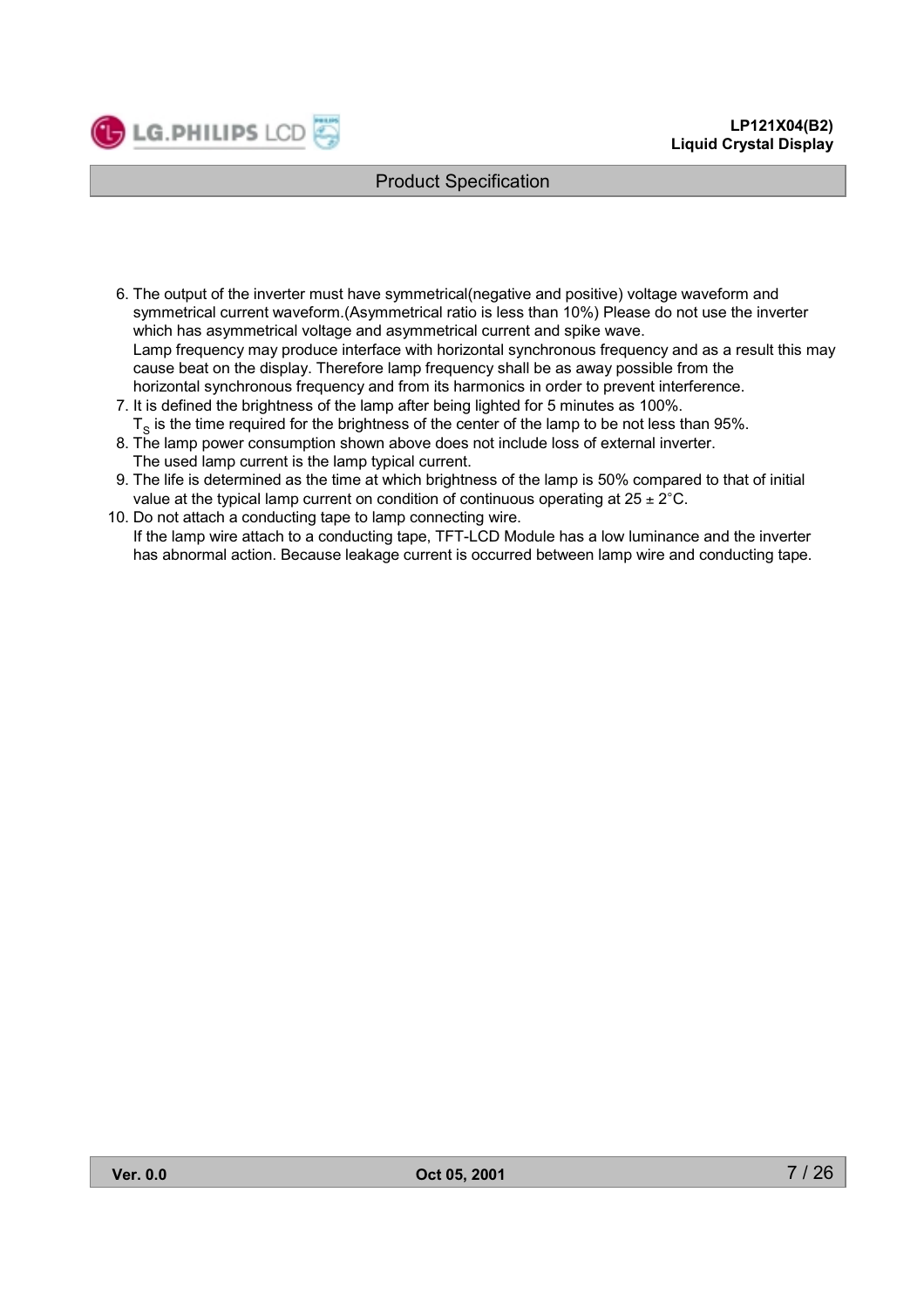

## **3-2. Interface Connections**

Interface chip must be used FlatLink, part No. SN75LVDS84(Transmitter made by Texas Instrument Inc or equivalence.

This LCD employs two interface connections, a 20 pin connector is used for the module electronics and the other connector is used for the integral backlight system.

The electronics interface connector is a model DF19K-20P-1H manufactured by Hirose or equivalent. The pin configuration forthe connector is shown in the table below.

| Pin                                                                                                                     | Symbol                                                                                                                                                                                                                                                         | Description                                                                                                                                                                                                                                                                                                                                               | <b>Notes</b>                                                                                                                                                                                                                                                                                                                                                 |
|-------------------------------------------------------------------------------------------------------------------------|----------------------------------------------------------------------------------------------------------------------------------------------------------------------------------------------------------------------------------------------------------------|-----------------------------------------------------------------------------------------------------------------------------------------------------------------------------------------------------------------------------------------------------------------------------------------------------------------------------------------------------------|--------------------------------------------------------------------------------------------------------------------------------------------------------------------------------------------------------------------------------------------------------------------------------------------------------------------------------------------------------------|
| $\overline{2}$<br>3<br>4<br>5<br>$\,6$<br>7<br>8<br>9<br>10<br>11<br>12<br>13<br>14<br>15<br>16<br>17<br>18<br>19<br>20 | <b>Vcc</b><br>Vcc<br><b>GND</b><br><b>GND</b><br>A <sub>1</sub> M<br>A <sub>1</sub> P<br><b>GND</b><br>A2M<br>A <sub>2</sub> P<br><b>GND</b><br>A3M<br>A3P<br><b>GND</b><br><b>CLKM</b><br><b>CLKP</b><br><b>GND</b><br>NC.<br>NC.<br><b>GND</b><br><b>GND</b> | Power(3.3V)<br>Power(3.3V)<br>Ground<br>Ground<br><b>Differential Signal</b><br><b>Differential Signal</b><br>Ground<br>Differential Signal<br><b>Differential Signal</b><br>Ground<br>Differential Signal<br>Differential Signal<br>Ground<br>Differential Signal<br>Differential Signal<br>Ground<br>No Connection<br>No Connection<br>Ground<br>Ground | 1. Interface chips<br>1.1 LCD<br>: LPZ4E102S6L(LCD Controller)<br>including LVDS Receiver<br>1.2 System : SN75LVDS84 or equivalent<br>*Pin to Pin compatible with Thine LVDS<br>2. Connector<br>2.1 LCD<br>: DF19K-20P-1H, HIROSE or equivalent<br>2.2 Mating : DF19G-20S-1C or equivalent.<br>2.3 Connector pin arrangement<br>20<br>[LCD Module Rear View] |

Table 3. MODULE CONNECTOR PIN CONFIGURATION(LVDS)

The backlight interface connector is a model BHSR-02VS-1, manufactured by JST. The mating connector part number is SM02B-BHSS-1 or equivalent.

The pin configuration for the connector is shown in the table below.

#### Table 4. BACKLIGHT CONNECTOR PIN CONFIGURATION

| Pin | Symbol | Description                                  | <b>Notes</b> |
|-----|--------|----------------------------------------------|--------------|
|     | HV     | Power supply for lamp<br>(High voltage side) |              |
|     | LV     | Power supply for lamp<br>(Low voltage side)  |              |

Notes : 1. The high voltage side terminal is colored pink. The low voltage side terminal is white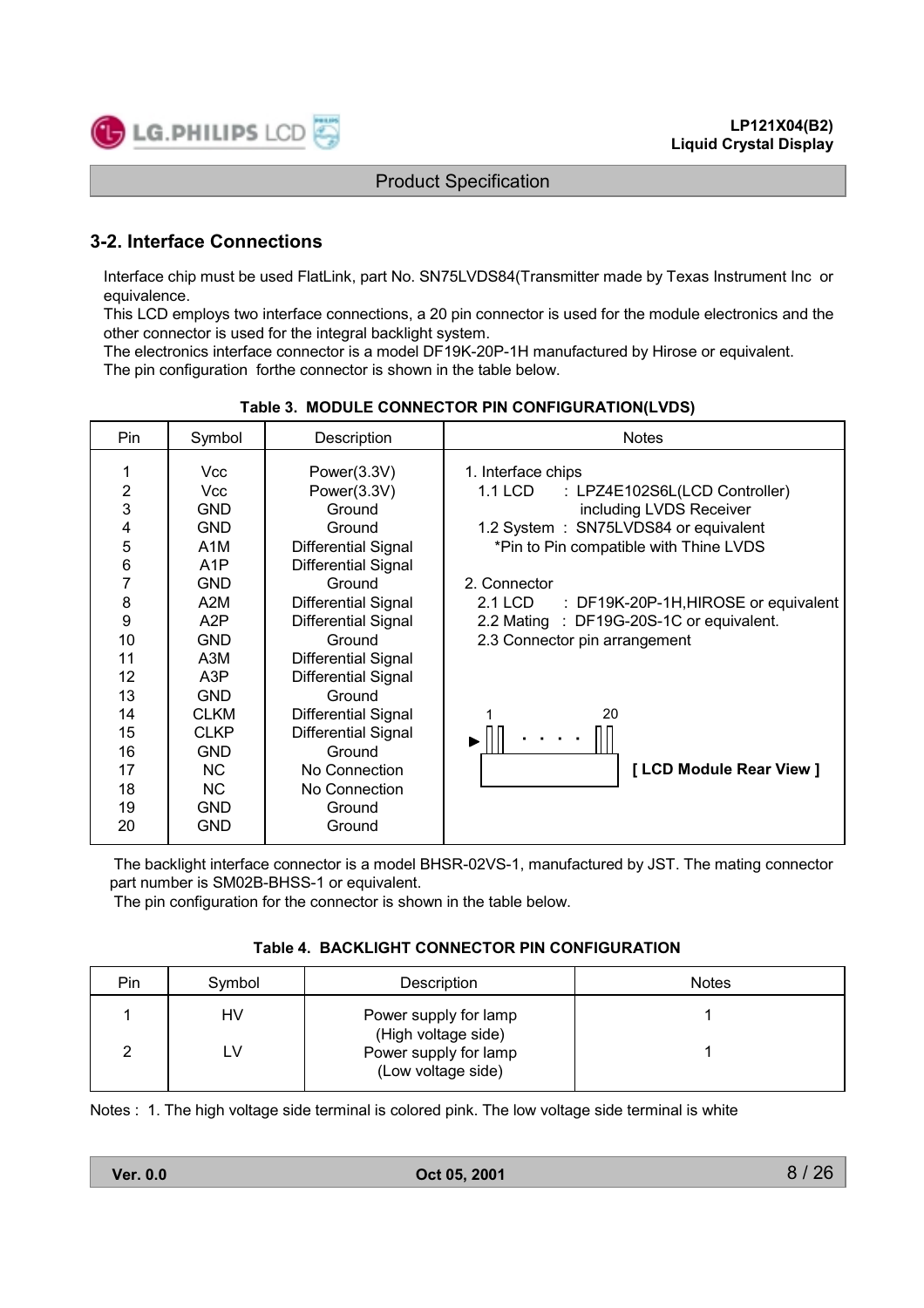

| Pin#             | Pin Name        | Require Signals | Pin# | Pin Name         | <b>Require Signals</b> |
|------------------|-----------------|-----------------|------|------------------|------------------------|
| 1                | D <sub>4</sub>  | R <sub>4</sub>  | 48   | D <sub>3</sub>   | R <sub>3</sub>         |
| $\overline{2}$   | Vcc             | Vcc             | 47   | D <sub>2</sub>   | R <sub>2</sub>         |
| $\mathbf{3}$     | D <sub>5</sub>  | R <sub>5</sub>  | 46   | <b>GND</b>       | <b>GND</b>             |
| 4                | D <sub>6</sub>  | G <sub>0</sub>  | 45   | D <sub>1</sub>   | R1                     |
| 5                | <b>GND</b>      | <b>GND</b>      | 44   | D <sub>0</sub>   | R <sub>0</sub>         |
| 6                | D7              | G <sub>1</sub>  | 43   | NC               | NC                     |
| $\overline{7}$   | D <sub>8</sub>  | G <sub>2</sub>  | 42   | <b>LVDS GND</b>  | <b>LVDS GND</b>        |
| 8                | Vcc             | Vcc             | 41   | Y0M              | A0M                    |
| $\boldsymbol{9}$ | D <sub>9</sub>  | G <sub>3</sub>  | 40   | Y0P              | A0P                    |
| 10               | D <sub>10</sub> | G4              | 39   | Y1M              | A <sub>1</sub> M       |
| 11               | <b>GND</b>      | <b>GND</b>      | 38   | Y1P              | A <sub>1</sub> P       |
| 12               | D11             | G <sub>5</sub>  | 37   | <b>LVDS Vcc</b>  | <b>LVDS Vcc</b>        |
| 13               | D <sub>12</sub> | B <sub>0</sub>  | 36   | <b>LVDS GND</b>  | <b>LVDS GND</b>        |
| 14               | <b>NC</b>       | <b>NC</b>       | 35   | Y2M              | A <sub>2</sub> M       |
| 15               | D <sub>13</sub> | <b>B1</b>       | 34   | Y <sub>2</sub> P | A <sub>2</sub> P       |
| 16               | D14             | <b>B2</b>       | 33   | <b>CLKOUTM</b>   | <b>CLKM</b>            |
| 17               | <b>GND</b>      | <b>GND</b>      | 32   | <b>CLKOUTP</b>   | <b>CLKP</b>            |
| 18               | D <sub>15</sub> | B <sub>3</sub>  | 31   | <b>LVDS GND</b>  | <b>LVDS GND</b>        |
| 19               | D <sub>16</sub> | B4              | 30   | <b>PLLGND</b>    | PLL GND                |
| 20               | D17             | B <sub>5</sub>  | 29   | <b>PLLVcc</b>    | PLL Vcc                |
| 21               | Vcc             | Vcc             | 28   | <b>PLLGND</b>    | PLL GND                |
| 22               | D <sub>18</sub> | <b>HSYNC</b>    | 27   | <b>SHDN</b>      | <b>SHDN</b>            |
| 23               | D <sub>19</sub> | <b>VSYNC</b>    | 26   | <b>CLKIN</b>     | <b>Dclk</b>            |
| 24               | <b>GND</b>      | <b>GND</b>      | 25   | D <sub>20</sub>  | DE(Data Enable)        |

### Table 5. REQUIRED SIGNAL ASSIGNMENT FOR FlatLink Transmitter

Notes: Refer to LVDS Transmitter Data Sheet for detail descriptions.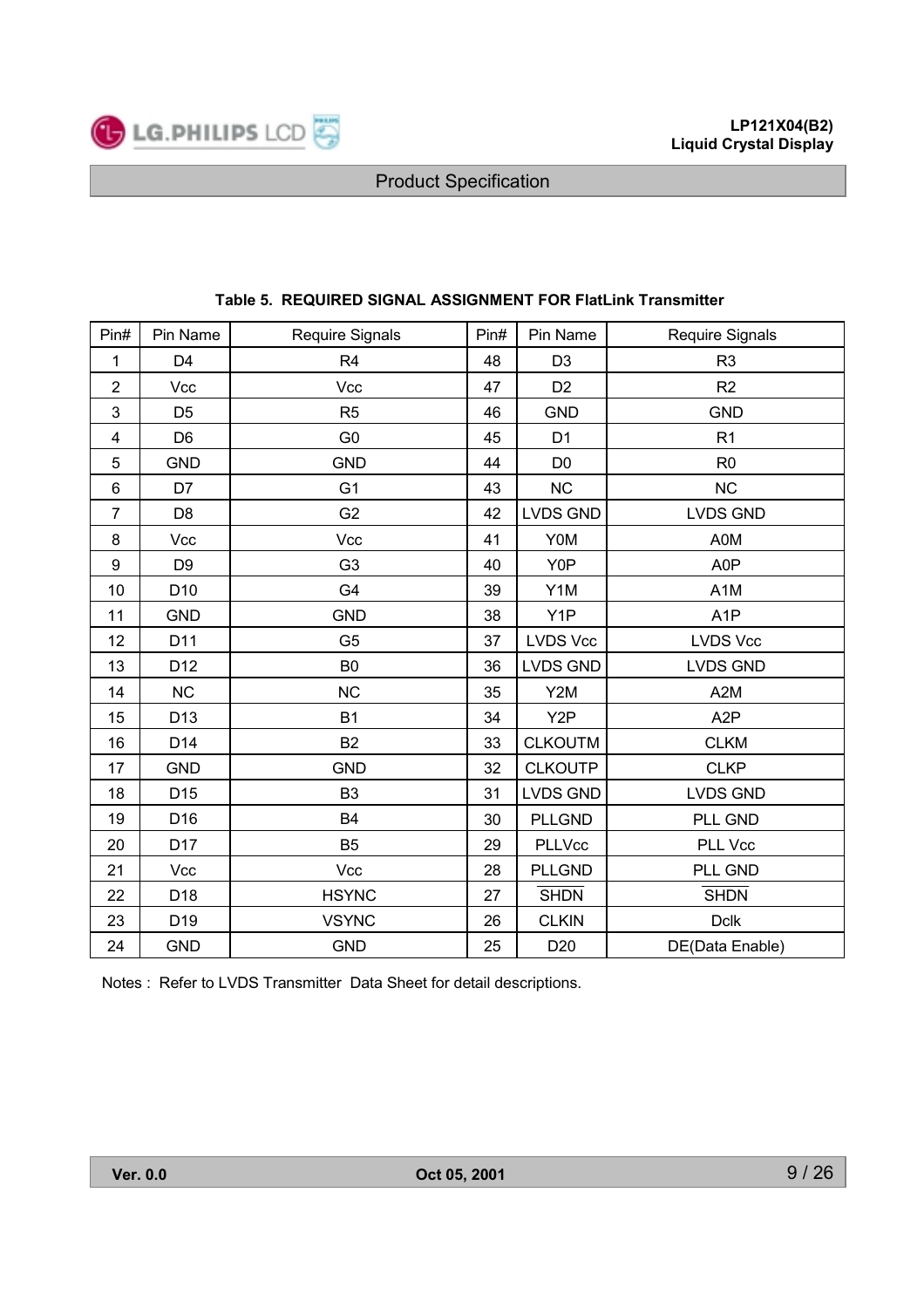

## 3-3. Signal Timing Specifications

This is the signal timing required at the input of the LVDS Transmitter. All of the interface signal timing should be satisfied with the following specifications for its proper operation.

| <b>ITEM</b>        |                               | <b>SYMBOL</b>                                   | <b>MIN</b>                   | TYP.                     | MAX.                         | <b>UNIT</b> | <b>NOTES</b> |
|--------------------|-------------------------------|-------------------------------------------------|------------------------------|--------------------------|------------------------------|-------------|--------------|
| <b>Dclk</b>        | Period                        | $\mathfrak{t}_{\scriptscriptstyle{\text{CLK}}}$ | 16.1                         | 15.4                     | 14.7                         | ns          |              |
|                    | Frequency                     |                                                 | 62                           | 65                       | 68                           | <b>MHz</b>  |              |
| Hsync              | Period                        | $t_{HP}$                                        | 1196                         | 1344                     | 1364                         |             |              |
|                    | Width                         | $t_{WH}$                                        | 8                            | 136                      | 240                          | $t_{CLK}$   |              |
|                    | Period                        | $t_{\rm VP}$                                    | 780                          | 806                      | 830                          | $t_{HP}$    |              |
| Vsync              | Frequency                     | $f_V$                                           | $\qquad \qquad \blacksquare$ | 60                       | $\qquad \qquad \blacksquare$ | Hz          |              |
|                    | Width                         | $t_{\text{WV}}$                                 | 1                            | 6                        | 24                           | $t_{HP}$    |              |
|                    | Set up Time                   | $t_{SI}$                                        | 5                            |                          |                              | ns          | For Dclk     |
|                    | <b>Hold Time</b>              | $t_{HI}$                                        | 5                            |                          |                              |             |              |
| <b>DE</b><br>(Data | Horizontal Back Porch         | $\mathfrak{t}_{\mathsf{H}\mathsf{B}\mathsf{P}}$ | 10                           | 160                      | -                            | $t_{CLK}$   |              |
| Enable)            | <b>Horizontal Front Porch</b> | $\mathfrak{t}_{\mathsf{H}\mathsf{FP}}$          | 10                           | 24                       | -                            |             |              |
|                    | <b>Vertical Back Porch</b>    | $\mathfrak{t}_{\mathsf{VBP}}$                   | $\overline{2}$               | 29                       |                              | $t_{HP}$    |              |
|                    | <b>Vertical Front Porch</b>   | $\mathfrak{t}_{\mathsf{VFP}}$                   | 1                            | 3                        |                              |             |              |
|                    | Set up Time                   | $\mathfrak{t}_{\texttt{SD}}$                    | 5                            | $\overline{\phantom{0}}$ | $\overline{\phantom{a}}$     | ns          | For Dclk     |
| <b>DATA</b>        | <b>Hold Time</b>              | t <sub>HD</sub>                                 | 5                            |                          |                              |             |              |

#### Table 6. Timing Table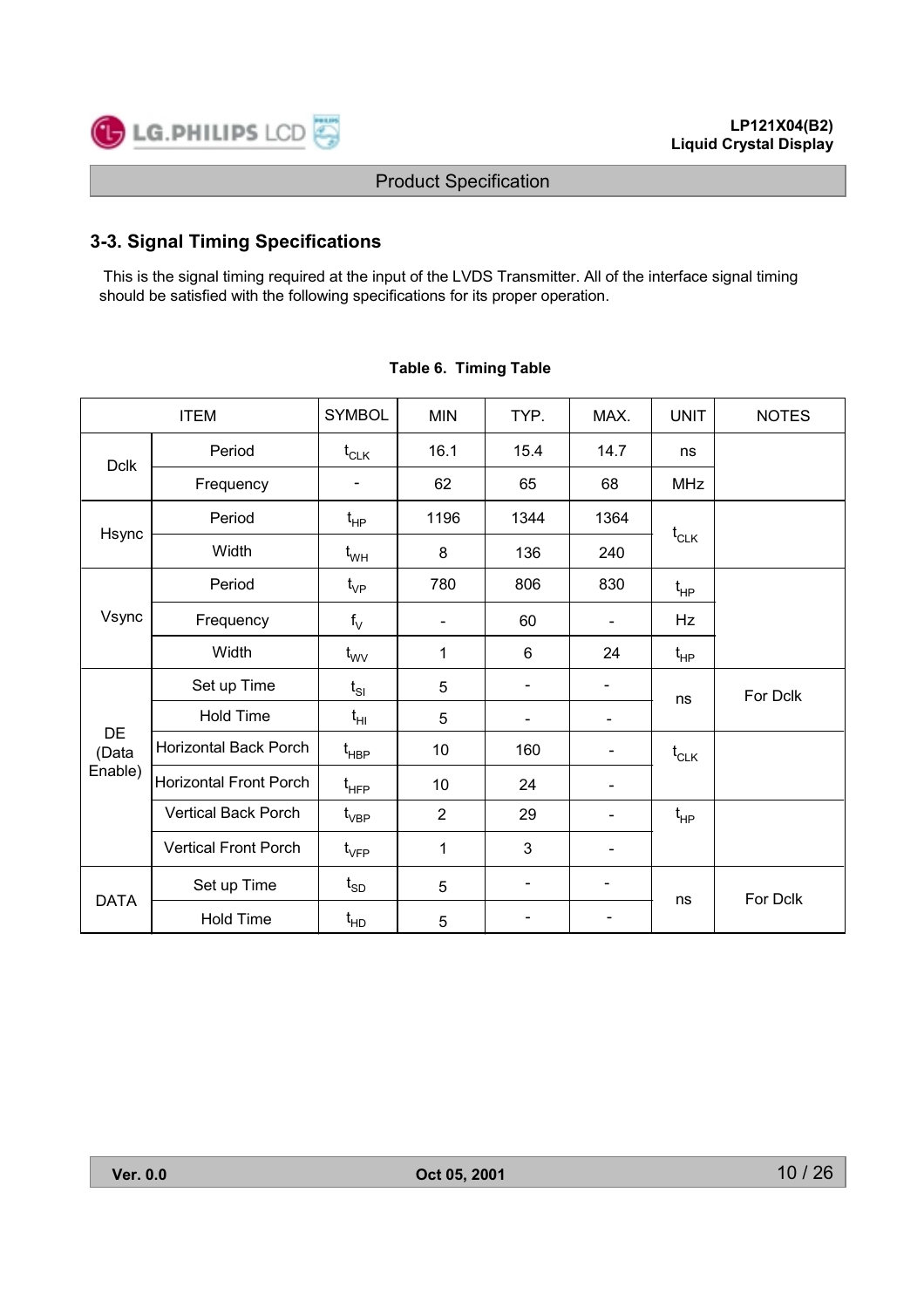

## 3-4. Signal Timing Waveforms

Dclk, Hsync, Vsync, DE, DATA



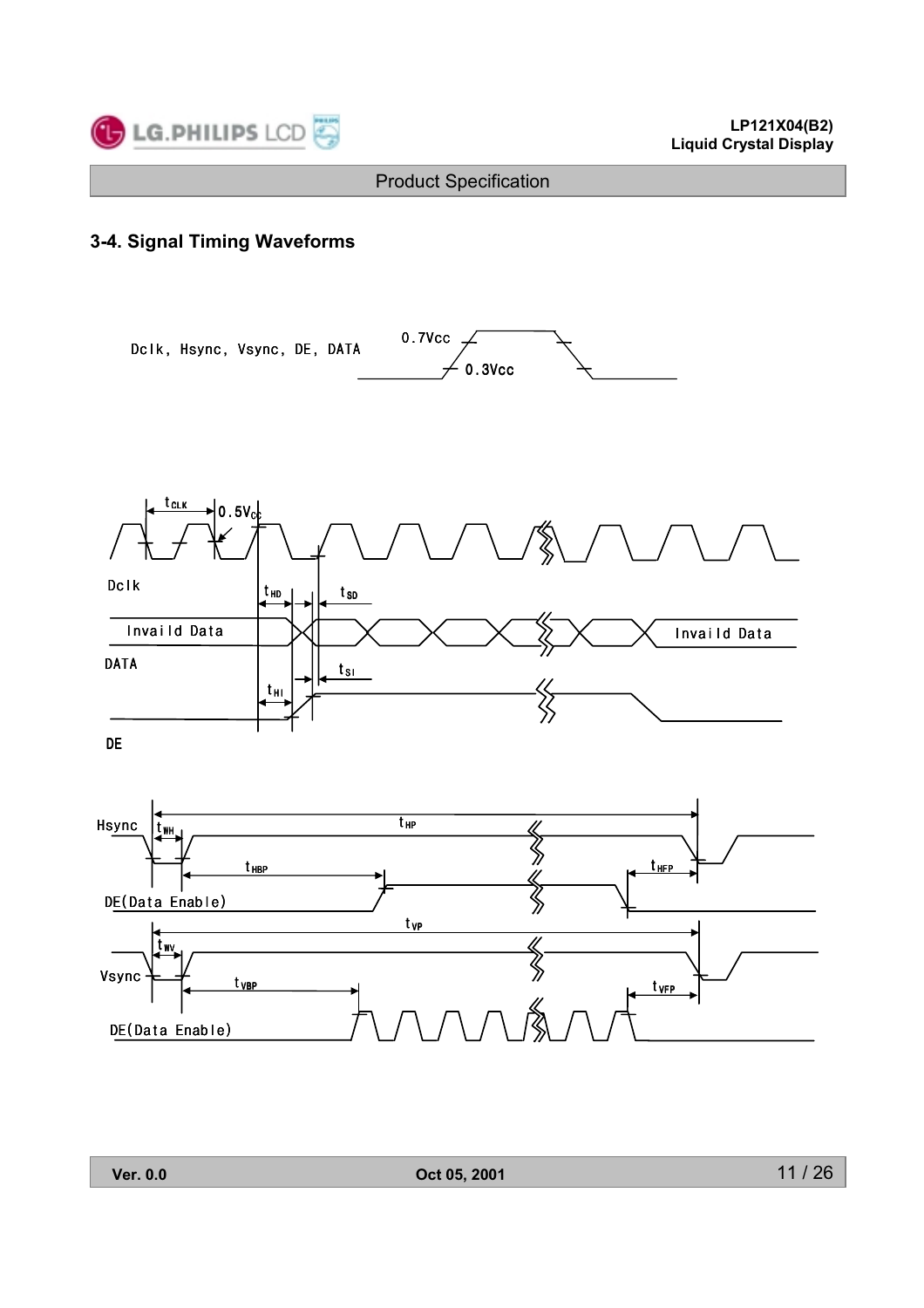

## 3-5. Color Input Data Reference

The brightness of each primary color(red, green and blue) is based on the 6-bit gray scale data input for the color ; the higher the binary input, the brighter the color. The table below provides a reference for color versus data input.

|                        |                                                                                      |                                 |                                                                                   |                                           |                                                                          |                                                                                                   |                                                                               |                                                                     |                                                                                    | Input Color Data                                               |                                                           |                                                                               |                                                                     |                                                                          |                                                          |                                                                                         |                                                        |                                                                          |                                                                       |
|------------------------|--------------------------------------------------------------------------------------|---------------------------------|-----------------------------------------------------------------------------------|-------------------------------------------|--------------------------------------------------------------------------|---------------------------------------------------------------------------------------------------|-------------------------------------------------------------------------------|---------------------------------------------------------------------|------------------------------------------------------------------------------------|----------------------------------------------------------------|-----------------------------------------------------------|-------------------------------------------------------------------------------|---------------------------------------------------------------------|--------------------------------------------------------------------------|----------------------------------------------------------|-----------------------------------------------------------------------------------------|--------------------------------------------------------|--------------------------------------------------------------------------|-----------------------------------------------------------------------|
| Color                  |                                                                                      |                                 |                                                                                   | Red                                       |                                                                          |                                                                                                   |                                                                               |                                                                     |                                                                                    |                                                                | Green                                                     |                                                                               |                                                                     |                                                                          |                                                          |                                                                                         | <b>Blue</b>                                            |                                                                          |                                                                       |
|                        |                                                                                      | <b>MSB</b><br>R <sub>5</sub>    | R <sub>4</sub>                                                                    | R <sub>3</sub>                            | R <sub>2</sub>                                                           | R <sub>1</sub>                                                                                    | <b>LSB</b><br>R <sub>0</sub>                                                  | <b>MSB</b>                                                          |                                                                                    |                                                                |                                                           |                                                                               |                                                                     | LSB MSB<br>B <sub>5</sub>                                                | <b>B4</b>                                                | B <sub>3</sub>                                                                          | B <sub>2</sub>                                         | <b>B1</b>                                                                | <b>LSB</b><br>B <sub>0</sub>                                          |
|                        |                                                                                      |                                 |                                                                                   |                                           |                                                                          |                                                                                                   |                                                                               | G <sub>5</sub>                                                      | G4                                                                                 | G <sub>3</sub>                                                 | G <sub>2</sub>                                            | G <sub>1</sub>                                                                | G <sub>0</sub>                                                      |                                                                          |                                                          |                                                                                         |                                                        |                                                                          |                                                                       |
|                        | <b>Black</b><br>Red(63)<br>Green(63)                                                 | 0<br>1<br>0                     | $\mathbf 0$<br>1<br>$\mathbf 0$                                                   | $\mathbf 0$<br>1<br>0                     | $\mathbf 0$<br>1<br>0                                                    | 0<br>1<br>0                                                                                       | $\mathbf 0$<br>1<br>$\mathbf 0$                                               | $\mathbf 0$<br>0<br>1                                               | $\overline{0}$<br>$\mathbf 0$<br>1                                                 | $\mathbf 0$<br>$\mathbf 0$<br>1                                | $\mathbf 0$<br>$\mathbf 0$<br>1                           | $\mathbf 0$<br>$\mathbf 0$<br>1                                               | $\mathbf 0$<br>$\pmb{0}$<br>1                                       | $\mathbf 0$<br>$\mathbf 0$<br>0                                          | $\mathbf 0$<br>0<br>0                                    | $\mathbf 0$<br>$\mathbf 0$<br>0                                                         | $\mathbf 0$<br>$\mathbf 0$<br>0                        | $\mathbf 0$<br>$\mathbf 0$<br>0                                          | $\mathbf 0$<br>$\mathbf 0$<br>0                                       |
| <b>Basic</b><br>Colors | Blue(63)<br>Cyan<br>Magenta                                                          | 0<br>0<br>1                     | 0<br>0<br>1                                                                       | 0<br>0<br>1                               | $\mathbf 0$<br>0<br>1                                                    | 0<br>0<br>1                                                                                       | $\mathbf 0$<br>0<br>1                                                         | 0<br>1<br>$\Omega$                                                  | 0<br>1<br>0                                                                        | $\mathbf 0$<br>1<br>$\mathbf 0$                                | 0<br>1<br>0                                               | $\mathbf 0$<br>1<br>0                                                         | 0<br>1<br>0                                                         | 1<br>1<br>1                                                              | 1<br>1<br>1                                              | 1<br>1<br>1                                                                             | 1<br>1<br>1                                            | 1<br>1<br>1                                                              | 1<br>1<br>1                                                           |
|                        | Yellow<br>White                                                                      | 1<br>1                          | 1<br>1                                                                            | 1<br>1                                    | 1<br>1                                                                   | 1<br>1                                                                                            | 1<br>1                                                                        | 1<br>1                                                              | 1<br>1                                                                             | 1<br>1                                                         | 1<br>1                                                    | 1<br>1                                                                        | 1<br>1                                                              | 0<br>1                                                                   | 0<br>1                                                   | $\mathbf 0$<br>1                                                                        | 0<br>1                                                 | 0<br>1                                                                   | $\mathbf 0$<br>1                                                      |
| Red                    | Red(00) Dark<br>Red(01)<br>Red(02)<br>Red(61)<br>Red(62)<br>Red(63) Bright           | 0<br>0<br>0<br>÷<br>1<br>1<br>1 | 0<br>$\mathbf 0$<br>0<br>1<br>1<br>1                                              | 0<br>0<br>0<br>t<br>1<br>1<br>1           | $\mathbf 0$<br>$\mathbf 0$<br>0<br>t<br>1<br>1<br>1                      | 0<br>0<br>1<br>t<br>0<br>1<br>1                                                                   | $\mathbf 0$<br>1<br>0<br>t<br>1<br>0<br>1                                     | $\mathbf 0$<br>$\overline{0}$<br>0<br>÷<br>0<br>0<br>$\overline{0}$ | $\mathbf 0$<br>$\mathbf 0$<br>0<br>$\overline{0}$<br>$\mathbf 0$<br>$\overline{0}$ | $\pmb{0}$<br>0<br>0<br>t<br>$\mathbf 0$<br>0<br>$\overline{0}$ | 0<br>0<br>0<br>÷<br>$\overline{0}$<br>0<br>$\overline{0}$ | $\mathbf 0$<br>$\mathbf 0$<br>0<br>t<br>$\overline{0}$<br>0<br>$\overline{0}$ | 0<br>$\overline{0}$<br>0<br>÷<br>$\mathbf 0$<br>0<br>$\overline{0}$ | $\mathbf 0$<br>$\mathbf 0$<br>0<br>$\overline{0}$<br>0<br>$\overline{0}$ | 0<br>0<br>0<br>t<br>0<br>0<br>0                          | $\mathbf 0$<br>$\mathbf 0$<br>0<br>÷<br>$\overline{0}$<br>$\mathbf 0$<br>$\overline{0}$ | $\mathbf 0$<br>0<br>0<br>t<br>$\overline{0}$<br>0<br>0 | $\boldsymbol{0}$<br>0<br>0<br>t<br>$\overline{0}$<br>0<br>$\overline{0}$ | $\boldsymbol{0}$<br>0<br>0<br>÷<br>$\mathbf 0$<br>0<br>$\overline{0}$ |
| Green                  | Green(00)Dark<br>Green(01)<br>Green(02)<br>Green(61)<br>Green(62)<br>Green(63)Bright | 0<br>0<br>0<br>t<br>0<br>0<br>0 | $\mathbf 0$<br>$\mathbf 0$<br>0<br>÷<br>$\mathbf 0$<br>$\mathbf 0$<br>$\mathbf 0$ | $\mathbf 0$<br>0<br>0<br>÷<br>0<br>0<br>0 | $\pmb{0}$<br>$\mathbf 0$<br>0<br>÷<br>$\mathbf 0$<br>0<br>$\overline{0}$ | $\mathbf 0$<br>$\mathbf 0$<br>$\overline{0}$<br>÷<br>$\overline{0}$<br>$\mathbf 0$<br>$\mathbf 0$ | $\mathbf 0$<br>0<br>0<br>÷<br>$\overline{0}$<br>$\mathbf 0$<br>$\overline{0}$ | $\mathbf 0$<br>0<br>0<br>1<br>1<br>1                                | 0<br>$\mathbf 0$<br>0<br>1<br>1<br>1                                               | $\pmb{0}$<br>0<br>0<br>t<br>1<br>1<br>1                        | 0<br>0<br>0<br>÷<br>1<br>1<br>1                           | $\mathbf 0$<br>$\mathbf 0$<br>1<br>t<br>0<br>1<br>1                           | $\boldsymbol{0}$<br>1<br>0<br>÷<br>1<br>0<br>1                      | $\mathbf 0$<br>$\mathbf 0$<br>0<br>$\mathbf 0$<br>0<br>0                 | $\boldsymbol{0}$<br>0<br>0<br>÷<br>$\mathbf 0$<br>0<br>0 | $\boldsymbol{0}$<br>$\mathbf 0$<br>0<br>÷<br>$\mathbf 0$<br>0<br>$\Omega$               | $\boldsymbol{0}$<br>0<br>0<br>t<br>0<br>0<br>0         | $\boldsymbol{0}$<br>0<br>0<br>t<br>0<br>0<br>$\overline{0}$              | $\boldsymbol{0}$<br>0<br>0<br>÷<br>$\mathbf 0$<br>0<br>$\overline{0}$ |
| <b>Blue</b>            | Blue(00) Dark<br>Blue(01)<br>Blue(02)<br>Blue(61)<br>Blue(62)<br>Blue(63) Bright     | 0<br>0<br>0<br>÷<br>0<br>0<br>0 | 0<br>$\mathbf 0$<br>$\mathbf 0$<br>$\overline{0}$<br>$\mathbf 0$<br>$\Omega$      | 0<br>0<br>0<br>t<br>0<br>0<br>0           | 0<br>0<br>0<br>t<br>$\mathbf 0$<br>0<br>$\overline{0}$                   | 0<br>0<br>0<br>t<br>0<br>0<br>0                                                                   | $\mathbf 0$<br>0<br>0<br>t<br>$\mathbf 0$<br>$\mathbf 0$<br>0                 | 0<br>0<br>0<br>0<br>0<br>$\Omega$                                   | $\mathbf 0$<br>0<br>0<br>$\overline{0}$<br>$\mathbf 0$<br>0                        | $\pmb{0}$<br>0<br>0<br>t<br>$\mathbf 0$<br>$\mathbf 0$<br>0    | 0<br>0<br>0<br>÷<br>$\mathbf{0}$<br>0<br>0                | 0<br>$\mathbf 0$<br>0<br>t<br>$\overline{0}$<br>0<br>$\Omega$                 | 0<br>0<br>0<br>t<br>0<br>0<br>0                                     | 0<br>0<br>0<br>1<br>1<br>1                                               | 0<br>0<br>0<br>t<br>1<br>1<br>1                          | 0<br>$\mathbf 0$<br>0<br>1<br>1<br>1                                                    | 0<br>0<br>0<br>t<br>1<br>1<br>1                        | 0<br>0<br>1<br>t<br>0<br>1<br>1                                          | $\boldsymbol{0}$<br>1<br>$\Omega$<br>t<br>1<br>0<br>1                 |

#### Table 7. COLOR DATA REFERENCE

**Ver. 0.0**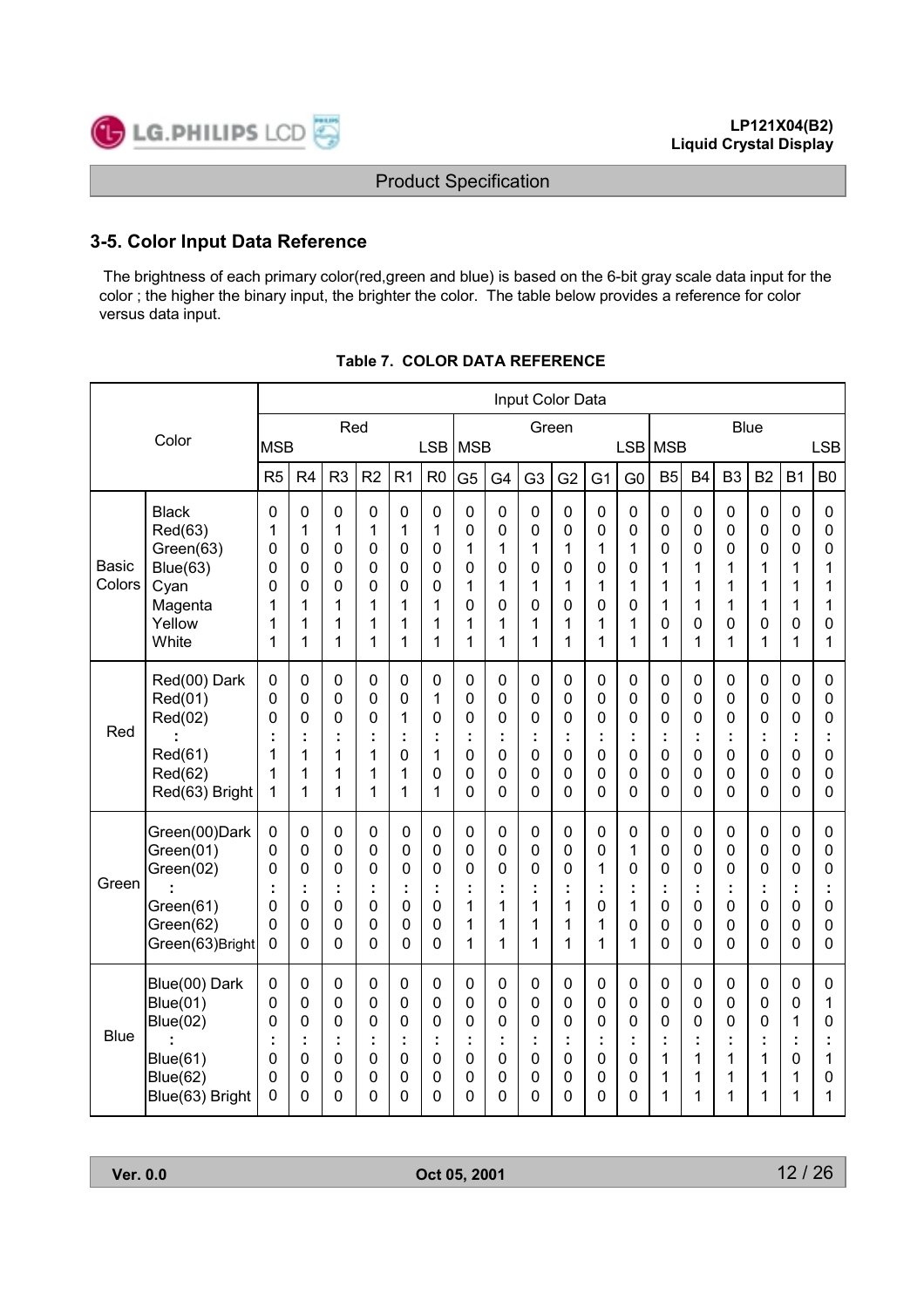

## 3-6. Power Sequence



|                                                                                        |                   | Units |                      |                                        |  |
|----------------------------------------------------------------------------------------|-------------------|-------|----------------------|----------------------------------------|--|
| Parameter                                                                              | Min.              | Typ.  | Max.                 |                                        |  |
| Т.<br>۱,<br>$\mathsf{L}_3$<br>$\mathsf{T}_4$<br>$\mathsf{I}_5$<br>$\mathsf{T}_6$<br>т, | 200<br>200<br>400 |       | 10<br>50<br>50<br>10 | ms<br>ms<br>ms<br>ms<br>ms<br>ms<br>ms |  |

- Notes: 1. Please avoid floating state of interface signal at invalid period.
	- 2. When the interface signal is invalid, be sure to pull down the power supply for LCD  $V_{cc}$  to 0V.
	- 3. Lamp power must be turn on after power supply for LCD and interface signal are valid.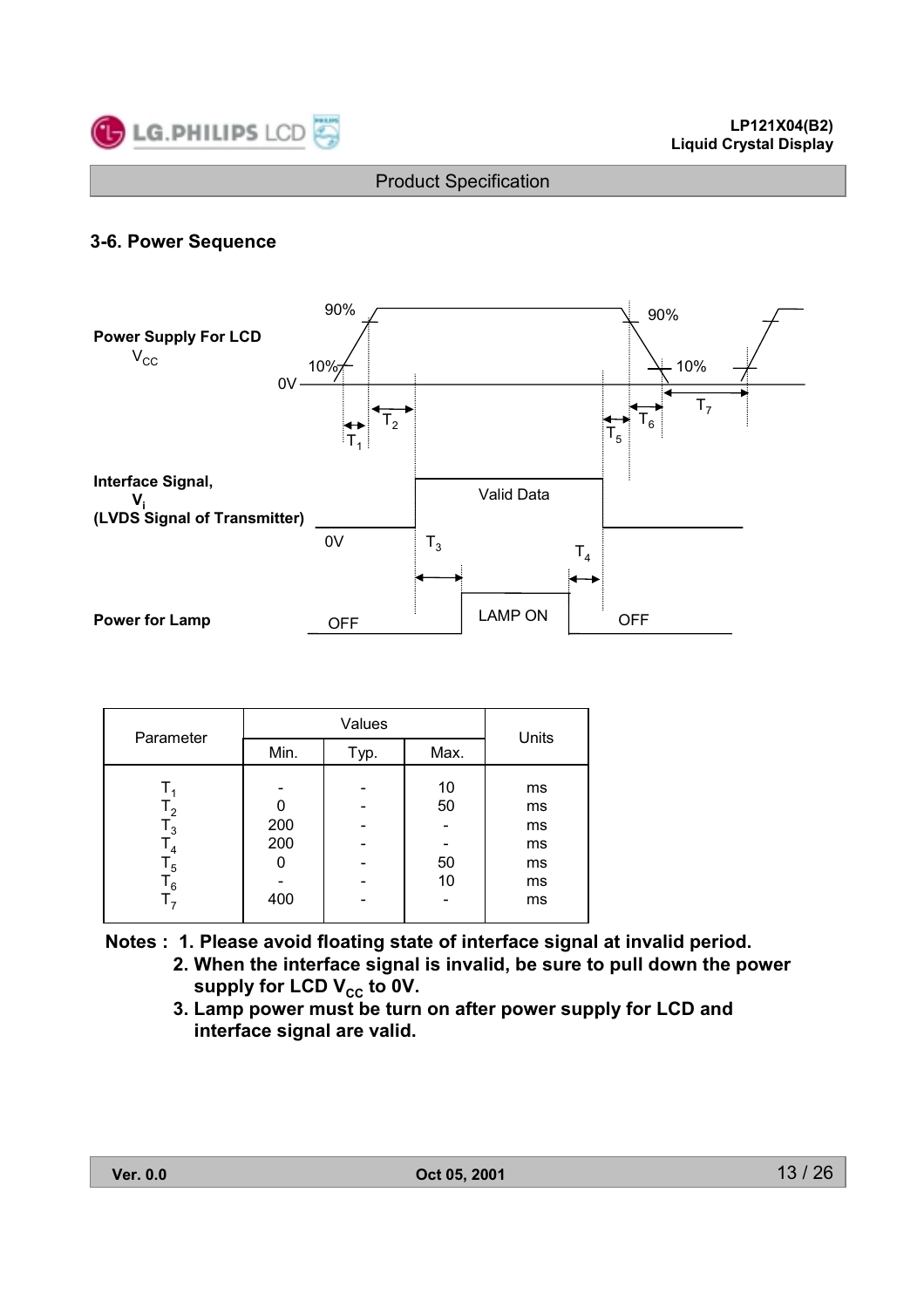

## **4. Optical Specification**

Optical characteristics are determined after the unit has been 'ON' and stable for approximately 30 minutes in a dark environment at 25 °C. The values specified are at an approximate distance 50cm from the LCD surface at a viewing angle of  $\Phi$  and  $\theta$  equal to 0 °.

FIG. 1 presents additional information concerning the measurement equipment and method.

#### FIG. 1 Optical Characteristic Measurement Equipment and Method



(Ta=25 °C,  $V_{CC}$ =3.3V, f<sub>V</sub>=60Hz  $Dclk = 65MHz, I<sub>pl</sub> = 5.5mA$ 

| Dclk=65MHz, $I_{\text{RI}}$ =5.5mA)<br>Table 8. OPTICAL CHARACTERISTICS                                                                         |                                                                          |                                           |                                           |                                           |                   |                |  |  |  |  |
|-------------------------------------------------------------------------------------------------------------------------------------------------|--------------------------------------------------------------------------|-------------------------------------------|-------------------------------------------|-------------------------------------------|-------------------|----------------|--|--|--|--|
| Parameter                                                                                                                                       | Symbol                                                                   |                                           | Values                                    | <b>Units</b>                              | <b>Notes</b>      |                |  |  |  |  |
|                                                                                                                                                 |                                                                          | Min.                                      | Typ.                                      | Max.                                      |                   |                |  |  |  |  |
| <b>Contrast Ratio</b>                                                                                                                           | <b>CR</b>                                                                | 200                                       | 250                                       |                                           |                   | 1              |  |  |  |  |
| Surface Luminance, white                                                                                                                        | $L_{WH}$                                                                 | 130                                       | 150                                       |                                           | cd/m <sup>2</sup> | $\overline{2}$ |  |  |  |  |
| <b>Luminance Variation</b>                                                                                                                      | $\delta$ white                                                           |                                           |                                           | 1.8                                       |                   | 3              |  |  |  |  |
| Response Time<br><b>Rise Time</b><br>Decay Time                                                                                                 | Tr<br>$\mathbf{I}$ r <sub>R</sub><br>$\mathsf{Tr}_{\mathsf{D}}^{\cdots}$ |                                           | $\substack{20\\30}$<br>40<br>50           |                                           | ms                | $\overline{4}$ |  |  |  |  |
| <b>CIE Color Coordinates</b><br>Red<br>Green<br><b>Blue</b>                                                                                     | XR<br><b>YR</b><br>XG<br>YG<br><b>XB</b>                                 | 0.532<br>0.302<br>0.283<br>0.509<br>0.126 | 0.562<br>0.332<br>0.313<br>0.539<br>0.156 | 0.592<br>0.362<br>0.343<br>0.569<br>0.186 |                   |                |  |  |  |  |
| White                                                                                                                                           | YB<br><b>XW</b><br>YW                                                    | 0.103<br>0.283<br>0.299                   | 0.133<br>0.313<br>0.329                   | 0.163<br>0.343<br>0.359                   |                   |                |  |  |  |  |
| <b>Viewing Angle</b><br>x axis, right( $\phi$ =0°)<br>x axis, left ( $\phi$ =180°)<br>y axis, up (φ <sup>'=90°</sup> )<br>y axis, down (φ=270°) | $\theta$ r<br>$\theta$<br>$\theta$ u<br>$\theta$ d                       | 40<br>40<br>10<br>30                      |                                           |                                           | degree            | 5              |  |  |  |  |
| <b>Gray Scale</b>                                                                                                                               |                                                                          |                                           |                                           |                                           |                   | $6\phantom{1}$ |  |  |  |  |

**Ver. 0.0**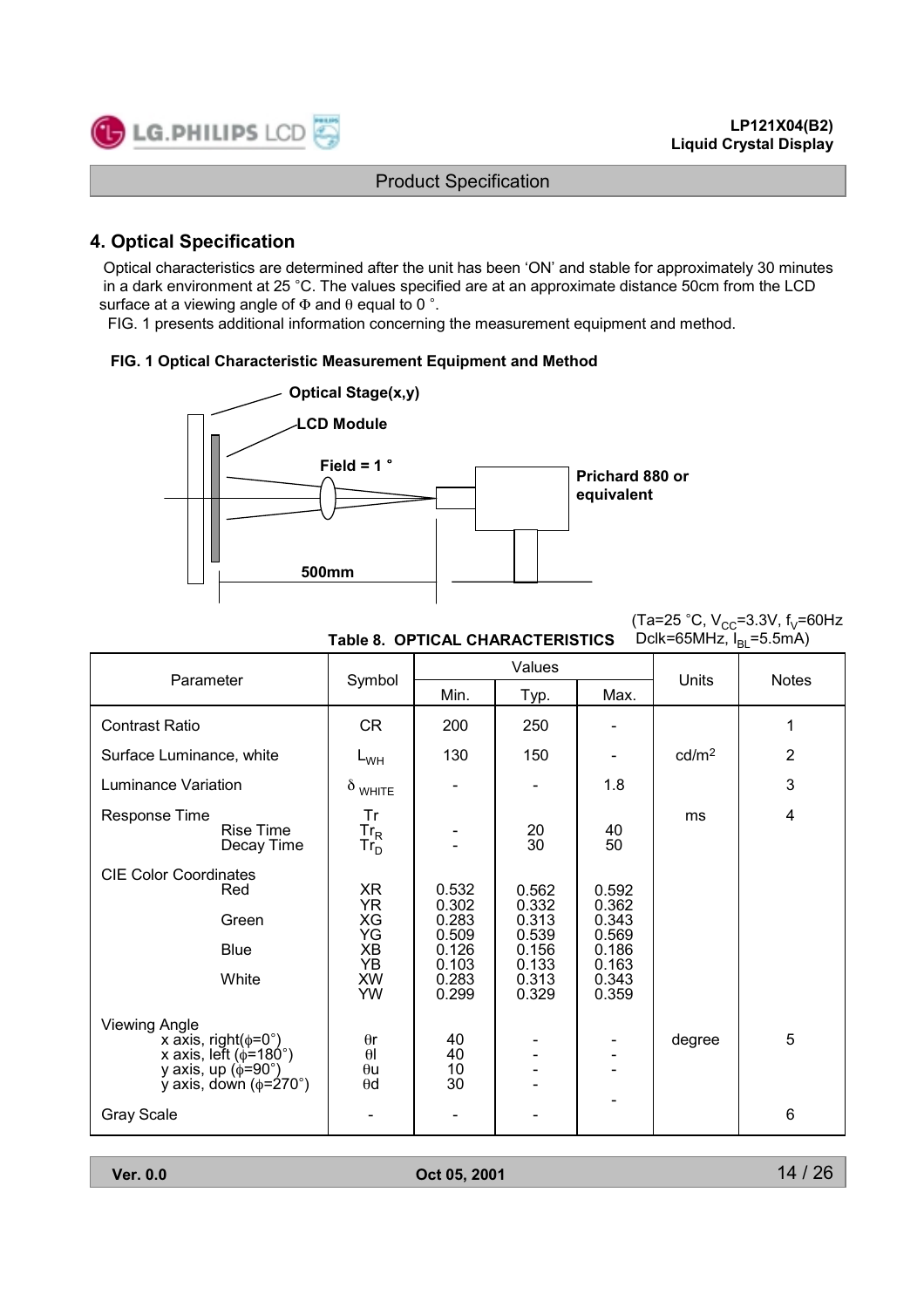

Notes: 1. Contrast Ratio(CR) is defined mathematically as:

Surface Luminance with all white pixels

Contrast Ratio =

Surface Luminance with all black pixels

- 2. Surface luminance is the center 1 point across the LCD surface 50cm from the surface with all pixels displaying white. For more information see FIG 2. When  $I_{BI} = 5.5mA$ ,  $L_{WH} = 150cd/m^2(Typ)$ .
- 3. The variation in surface luminance,  $\delta$  WHITE is determined by measuring  $L_{ON}$  at each test position 1 through 5, and then dividing the maximum  $L_{ON}$  of 5 points luminance by minimum  $L_{ON}$  of 5 points luminance information see FIG 2.  $\delta$  WHITE = Maximum( $L_{ON1}, L_{ON2},$  .....  $L_{ON5}$ ) ÷ Minimum( $L_{ON1}, L_{ON2},$  .....  $L_{ON5}$ )
- 4. Response time is the time required for the display to transition from to black(Rise Time,  $Tr_R$ ) and from black to white(Decay Time, Tr<sub>n</sub>). For additional information see FIG 3.
- 5. Viewing angle is the angle at which the contrast ratio is greater than 10. The angles are determined for the horizontal or x axis and the vertical or y axis with respect to the z axis which is normal to the LCD surface. For more information see FIG 4.

| <b>Gray Level</b> | Luminance(%)<br>(Typ.) |
|-------------------|------------------------|
| L <sub>0</sub>    | 0.29                   |
| L7                | 0.62                   |
| L15               | 2.44                   |
| L23               | 6.94                   |
| L31               | 16.44                  |
| L39               | 29.03                  |
| L47               | 46.66                  |
| L <sub>55</sub>   | 68.39                  |
| L63               | 100                    |

6. Grav scale specification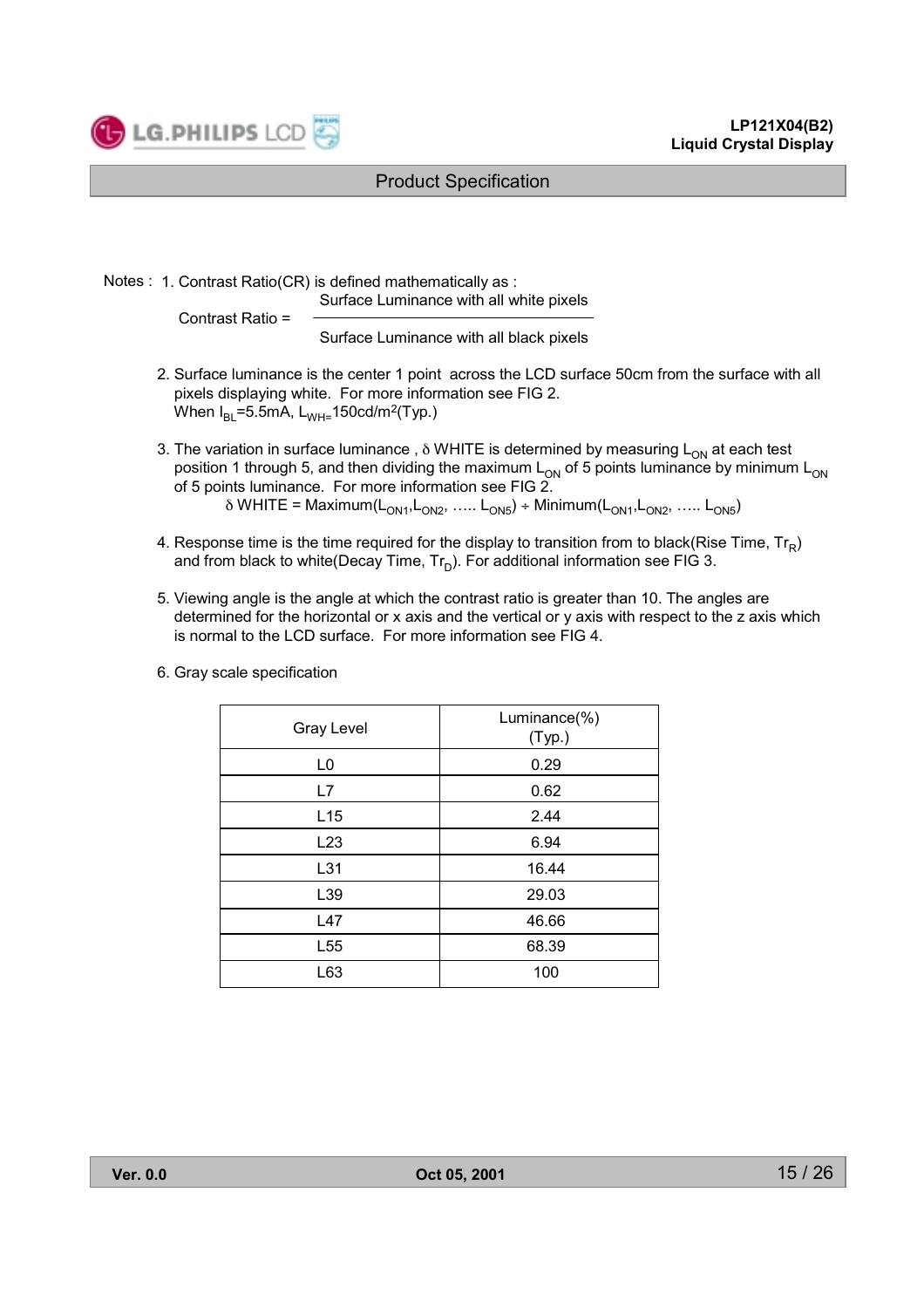

#### FIG. 2 Luminance





<The measuring point for Surface luminance >

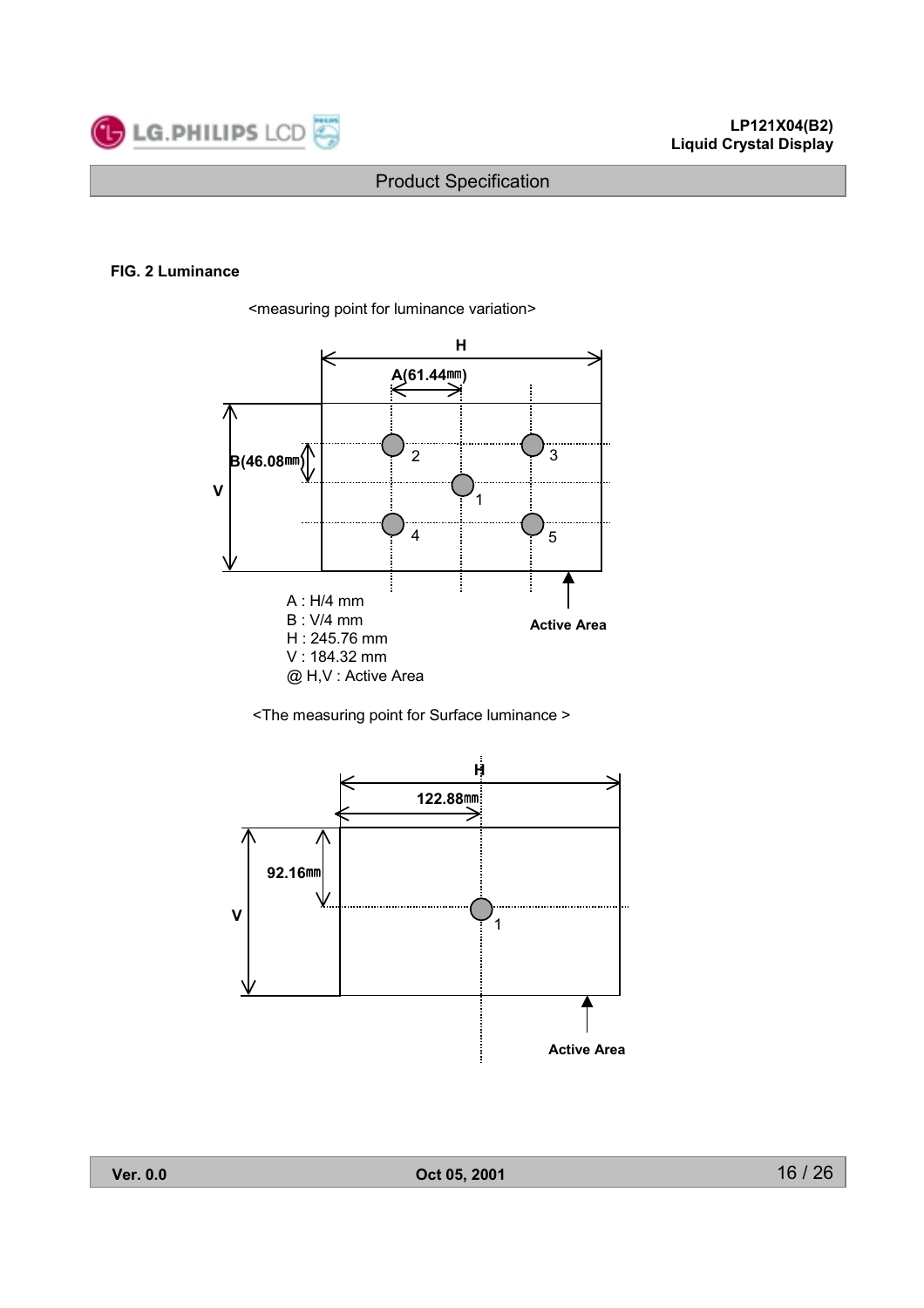

#### FIG. 3 Response Time

The response time is defined as the following figure and shall be measured by switching the input signal for "black" and "white".



#### FIG. 4 Viewing angle

<dimension of viewing angle range>



A: Eye of Observer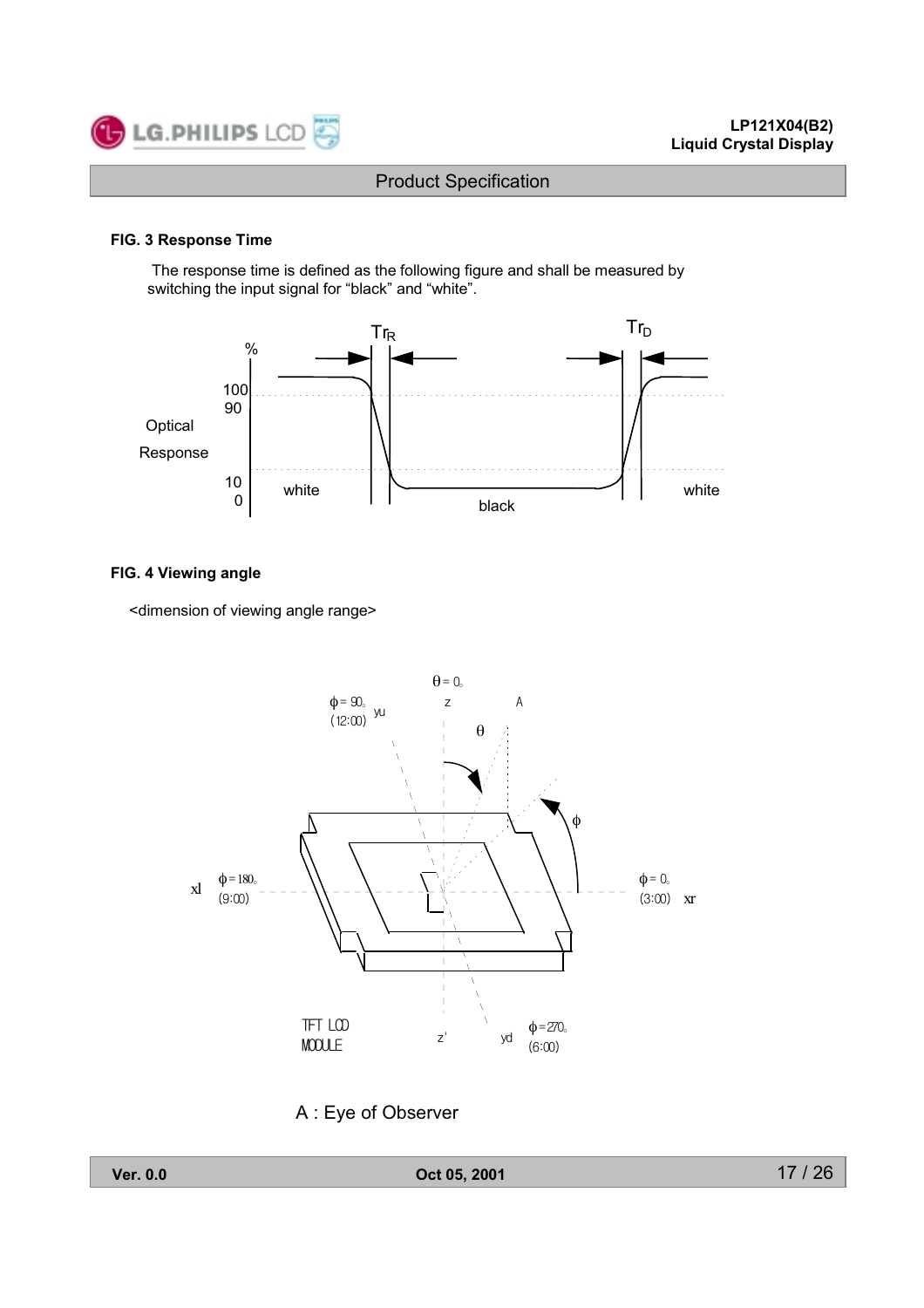

## 5. Mechanical Characteristics

The contents provide general mechanical characteristics for the model LP121X04(B2). In addition the figures in the next page are detailed mechanical drawing of the LCD.

|                     | Horizontal                                                                              | $261 \pm 0.3$ mm            |  |  |  |
|---------------------|-----------------------------------------------------------------------------------------|-----------------------------|--|--|--|
| Outside dimensions  | Vertical                                                                                | $199 \pm 0.5$ mm            |  |  |  |
|                     | Depth                                                                                   | $5.0mm(Typ)$ , $5.3mm(Max)$ |  |  |  |
|                     | Horizontal                                                                              | $250.6 + 0.5$ mm            |  |  |  |
| Bezel area          | Vertical                                                                                | $189.2 \pm 0.5$ mm          |  |  |  |
|                     | Horizontal                                                                              | 245.76mm                    |  |  |  |
| Active display area | Vertical                                                                                | 184.32mm                    |  |  |  |
| Weight(approximate) | $300g(Typ.)$ ,                                                                          | 310g(Max.)                  |  |  |  |
| Surface Treatment   | Hard coating(3H)<br>Anti-glare treatment of the both(front,back)<br>polarizer Haze(13%) |                             |  |  |  |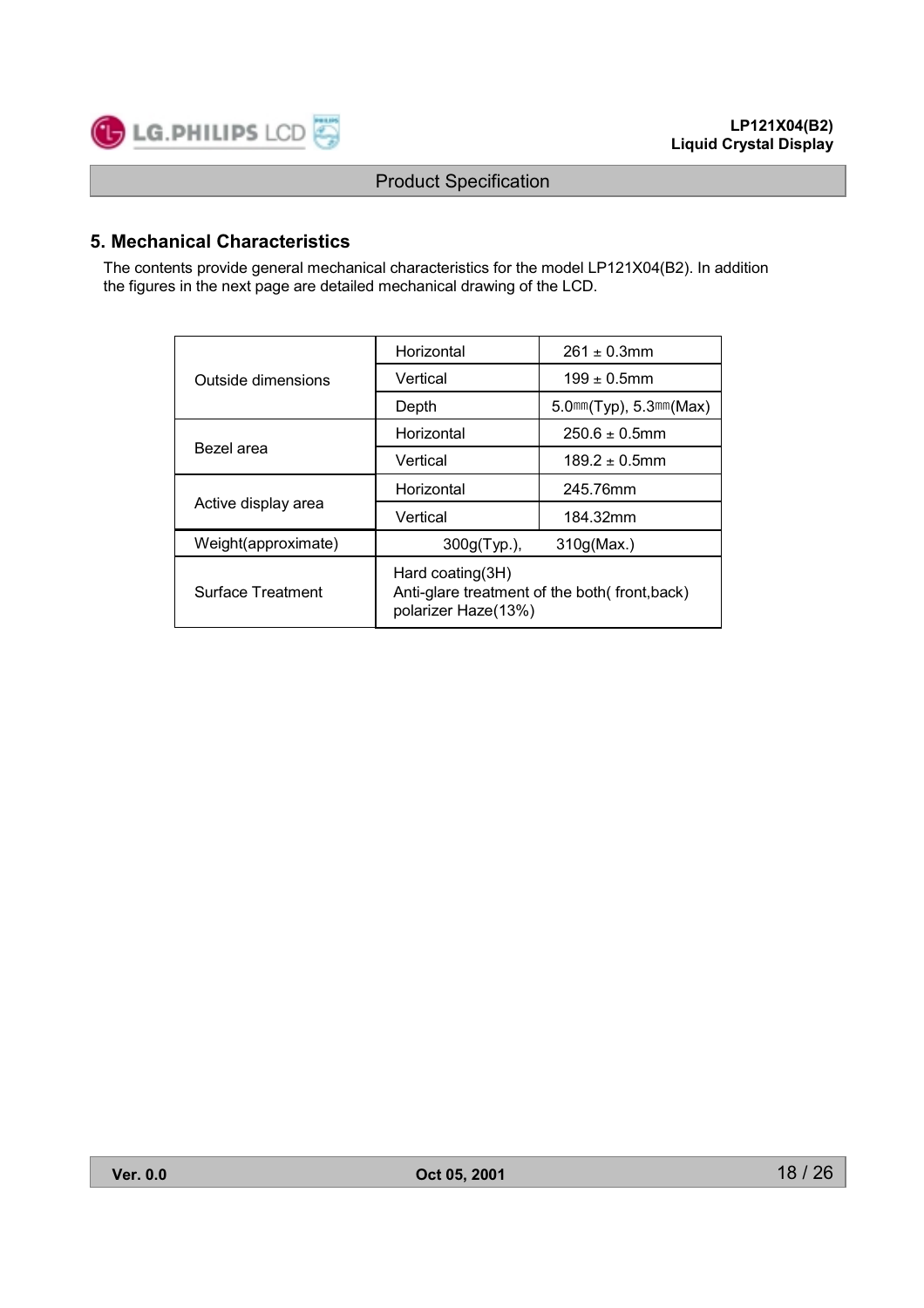

# LP121X04(B2)<br>Liquid Crystal Display

## **Product Specification**

<FRONT VIEW>

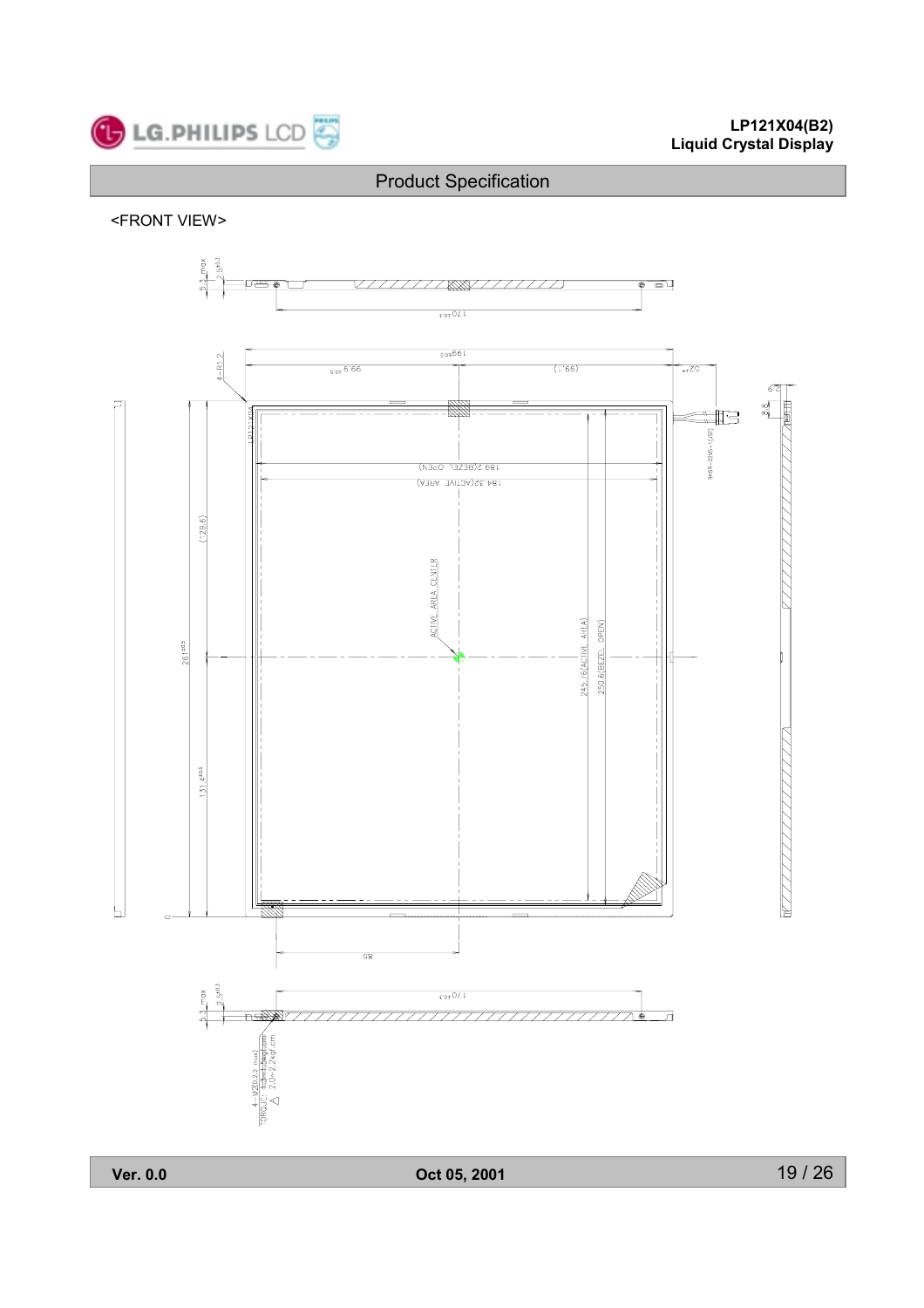

<REAR VIEW>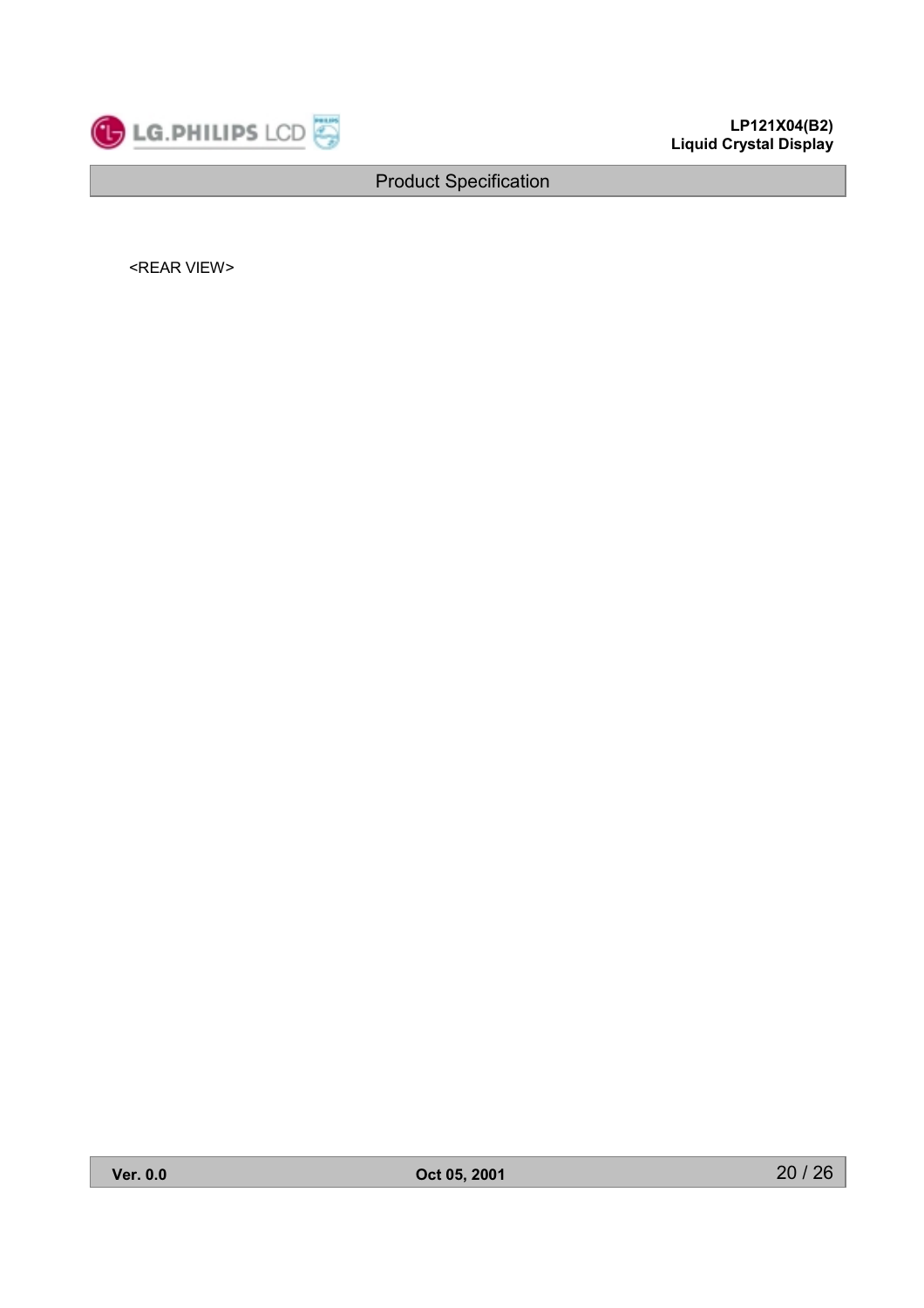

<DETAIL DESCRIPTION OF SIDE MOUNTING SCREW>



Notes: 1. Screw plated through the method of non-electrolytic nickel plating is preferred to reduce possibility that results in vertical and/or horizontal line defect due to the conductive particles from screw surface.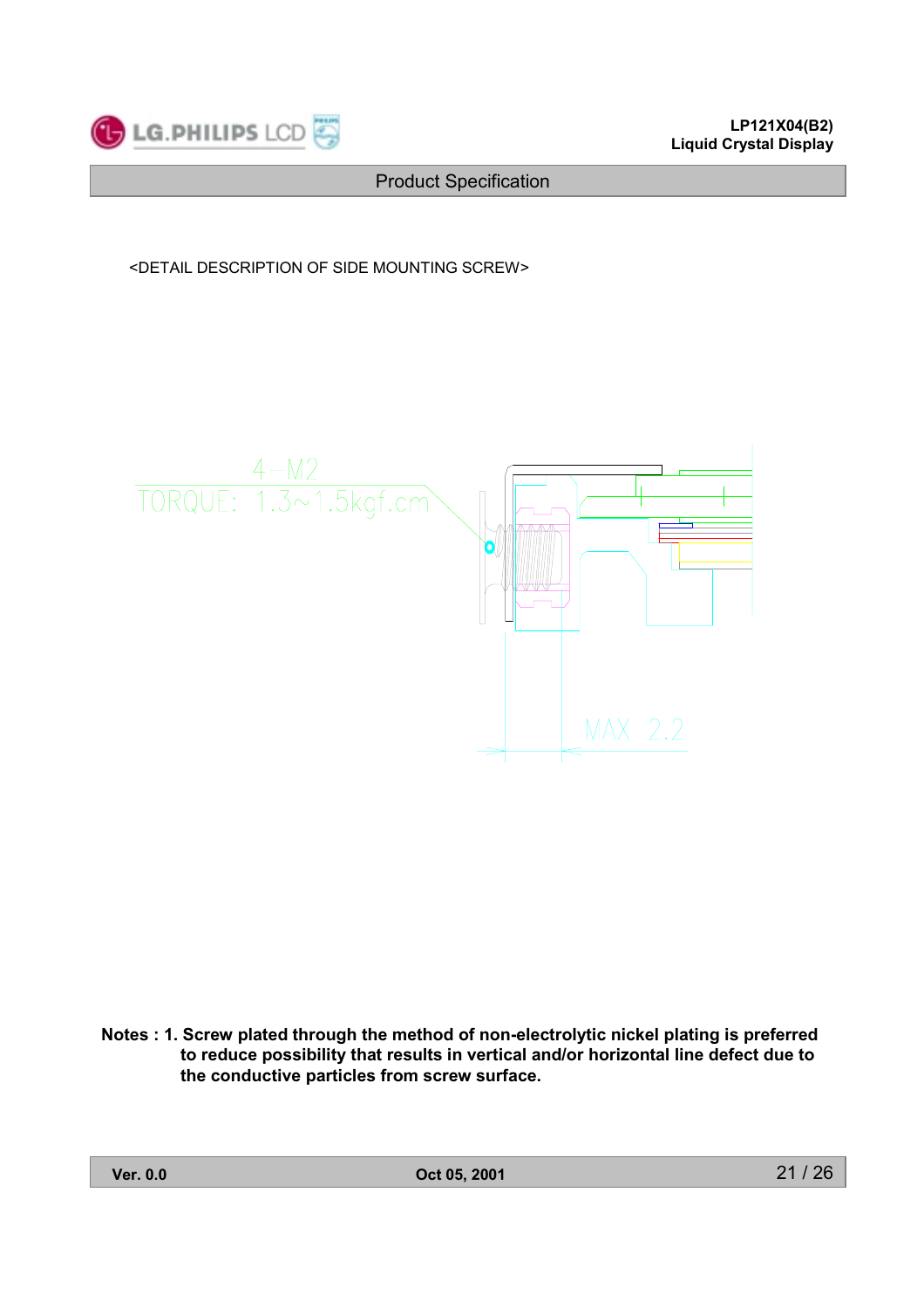

## 6. Reliability

Environment test condition

| No. | <b>Test Item</b>                            | Conditions                                                                                       |
|-----|---------------------------------------------|--------------------------------------------------------------------------------------------------|
| 1   | High temperature storage test               | Ta= $60^{\circ}$ C 240h                                                                          |
| 2   | Low temperature storage test                | Ta= $-20^{\circ}$ C 240h                                                                         |
| 3   | High temperature operation test             | Ta= 50°C 50%RH 240h                                                                              |
| 4   | Low temperature operation test              | $Ta = 0^{\circ}C$ 240h                                                                           |
| 5   | Vibration test<br>(non-operating)           | Sine wave, $10 \sim 500 \sim 10$ Hz, 1.5G, 0.37 oct/min<br>3 axis, 1 hour/axis                   |
| 6   | Shock test<br>(non-operating)               | Half sine wave, 180G, 2ms<br>one shock of each six faces(I.e. run 180G 2ms<br>for all six faces) |
|     | Altitude<br>operating<br>storage / shipment | $0 - 10,000$ feet(3,048m)<br>0 - 40,000 feet(12,192m)                                            |

{ Result Evaluation Criteria }

There should be no change which might affect the practical display function when the display quality test is conducted under normal operating condition.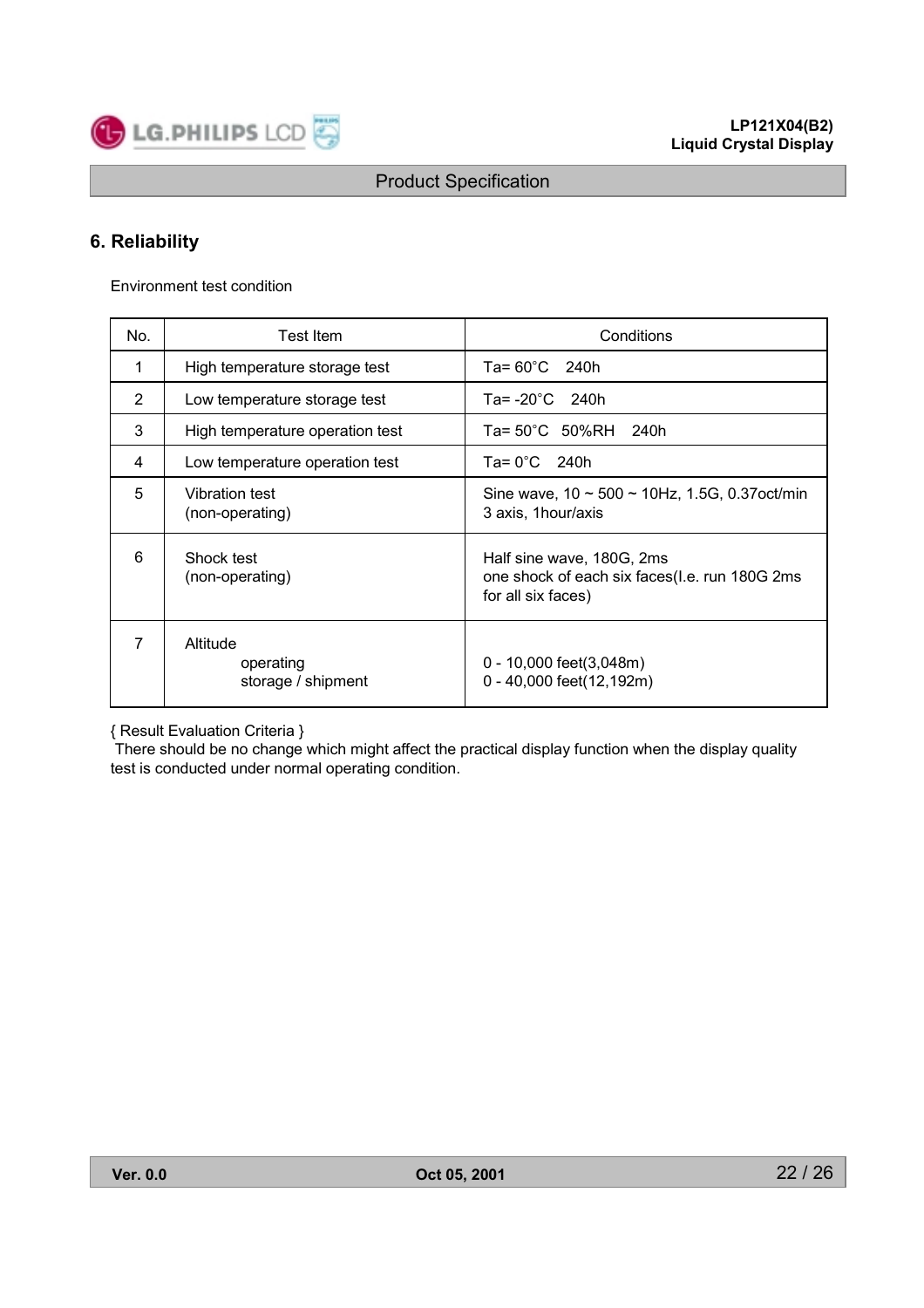

## **7. International Standards**

## 7-1. Safety

- a) UL 1950 Third Edition, Underwriters Laboratories, Inc. Jan. 28, 1995.
- Standard for Safety of Information Technology Equipment Including Electrical Business Equipment. b) CAN/CSA C22.2 No. 950-95 Third Edition. Canadian Standards Association. Jan. 28, 1995.
- Standard for Safety of Information Technology Equipment Including Electrical Business Equipment. c) EN 60950 : 1992+A1: 1993+A2: 1993+A3: 1995+A4: 1997+A11: 1997
- IEC 950: 1991+A1: 1992+A2: 1993+A3: 1995+A4: 1996 European Committee for Electrotechnical Standardization(CENELEC) EUROPEAN STANDARD for Safety of Information Technology Equipment Including Electrical **Business Equipment.**

## 7-2. EMC

- a) ANSI C63.4 "Methods of Measurement of Radio-Noise Emissions from Low-Voltage Electrical and Electrical Equipment in the Range of 9kHZ to 40GHz. "American National Standards Institute(ANSI), 1992
- b) C.I.S.P.R "Limits and Methods of Measurement of Radio Interface Characteristics of Information Technology Equipment." International Special Committee on Radio Interference
- c) EN 55022 "Limits and Methods of Measurement of Radio Interface Characteristics of Information Technology Equipment." European Committee for Electrotechnical Standardization (CENELEC), 1998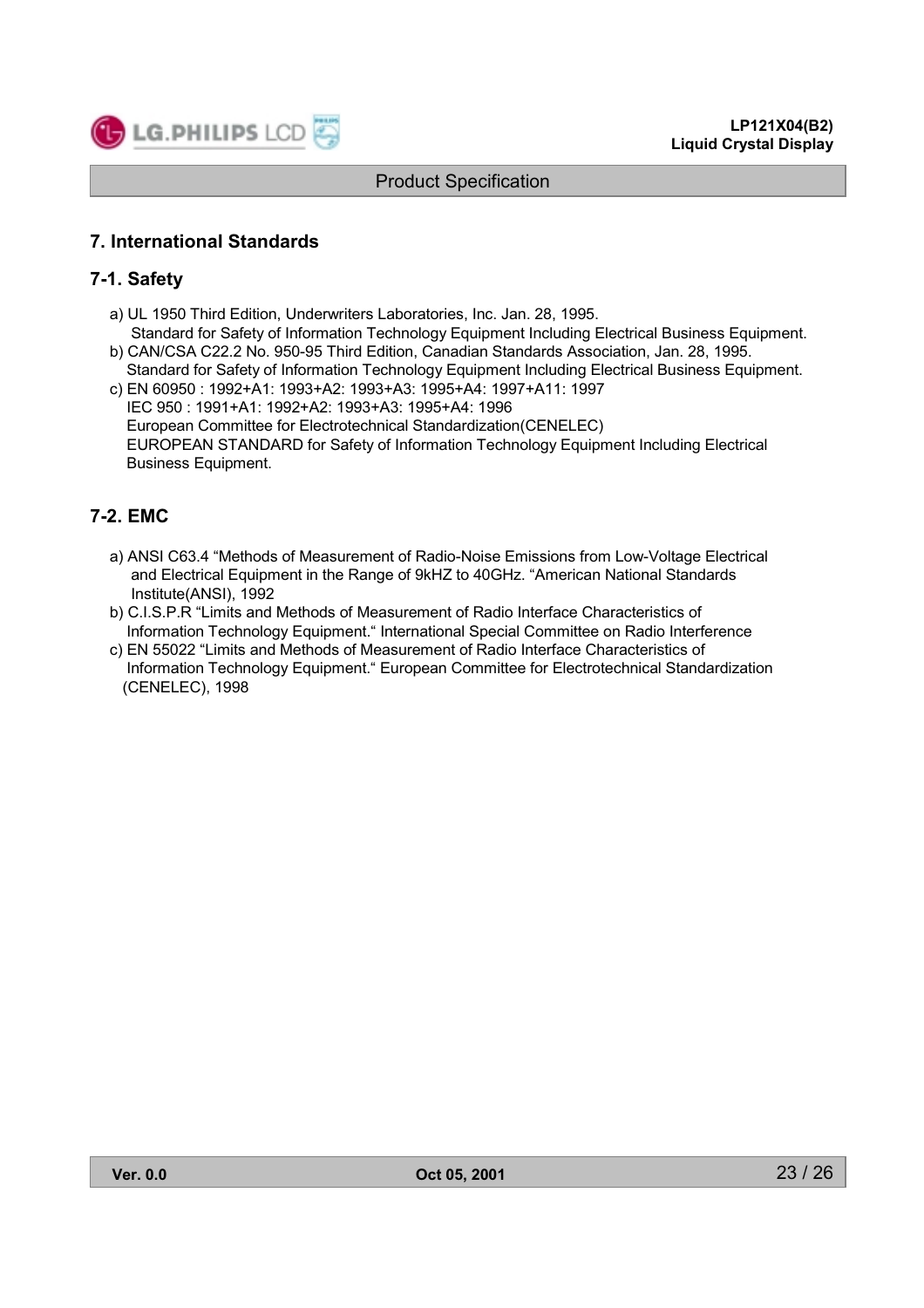

## 8. Packing

## 8-1. Designation of Lot Mark

a) Lot Mark



 $A,B,C:SIZE$ D: YEAR E: MONTH F,G: PANEL CODE H: ASSEMBLY CODE I, J, K, L, M: SERIAL NO.

Note:

1. YEAR

| YEAR | 97 | 98 | 99 | 2000 | 2001 | 2002   2003   2004   2005 |  | 2006 | 2007 |
|------|----|----|----|------|------|---------------------------|--|------|------|
| Mark |    |    |    |      |      |                           |  |      |      |

2. MONTH

| <b>MONTH</b> |  |  |  |  |  | Jan.   Feb.   Mar.   Apr.   May.   Jun.   Jul.   Aug.   Sep.   Oct.   Nov.   Dec. |
|--------------|--|--|--|--|--|-----------------------------------------------------------------------------------|
| Mark         |  |  |  |  |  |                                                                                   |

b) Location of Lot Mark

Serial NO. is printed on the label. The label is attached to the backside of the LCD module. This is subject to change without prior notice.

## 8-2. Packing Form

- a) Package quantity in one box: 10 pcs
- b) Box Size:  $329$ mm  $\times$  278mm  $\times$  285mm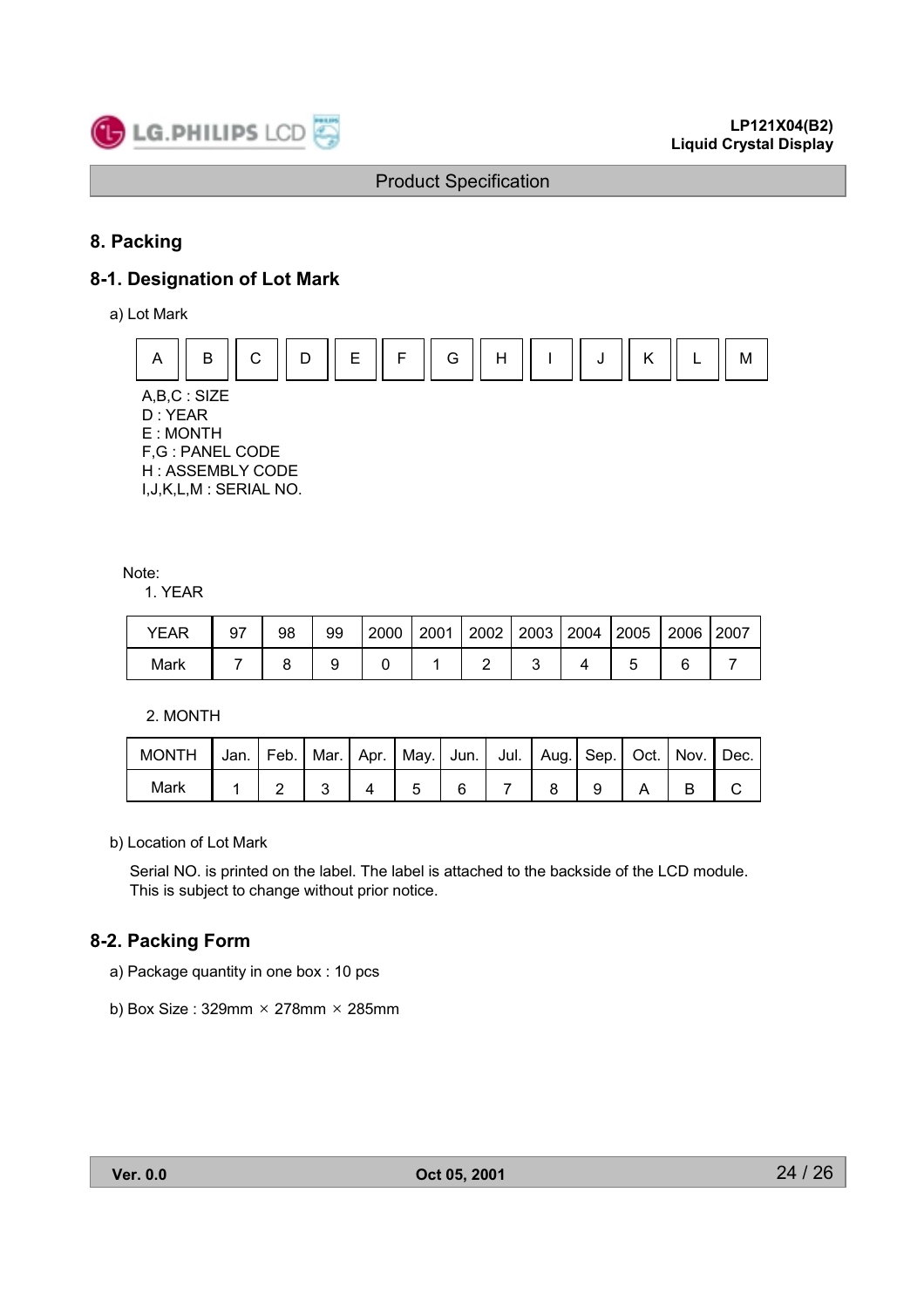

## **9. PRECAUTIONS**

Please pay attention to the following when you use this TFT LCD module.

## **9-1. MOUNTING PRECAUTIONS**

- (1) You must mount a module using holes arranged in four corners or four sides.
- (2) You should consider the mounting structure so that uneven force(ex. Twisted stress) is not applied to the module.

And the case on which a module is mounted should have sufficient strength so that external force is not transmitted directly to the module.

- (3) Please attach a transparent protective plate to the surface in order to protect the polarizer. Transparent protective plate should have sufficient strength in order to the resist external force.
- (4) You should adopt radiation structure to satisfy the temperature specification.
- (5) Acetic acid type and chlorine type materials for the cover case are not describe because the former generates corrosive gas of attacking the polarizer at high temperature and the latter causes circuit break by electro-chemical reaction.
- (6) Do not touch, push or rub the exposed polarizers with glass, tweezers or anything harder than HB pencil lead. And please do not rub with dust clothes with chemical treatment. Do not touch the surface of polarizer for bare hand or greasy cloth.(Some cosmetics are determined to the polarizer.)
- (7) When the surface becomes dusty, please wipe gently with absorbent cotton or other soft materials like chamois soaks with petroleum benzene. Normal-hexane is recommended for cleaning the adhesives used to attach front / rear polarizers. Do not use acetone, toluene and alcohol because they cause chemical damage to the polarizer.
- (8) Wipe off saliva or water drops as soon as possible. Their long time contact with polarizer causes deformations and color fading.
- (9) Do not open the case because inside circuits do not have sufficient strength.

## **9-2. OPERATING PRECAUTIONS**

- (1) The spike noise causes the mis-operation of circuits. It should be lower than following voltage :  $V = \pm 200$ mV(Over and under shoot voltage)
- (2) Response time depends on the temperature. (In lower temperature, it becomes longer.)
- (3) Brightness depends on the temperature. (In lower temperature, it becomes lower.) And in lower temperature, response time(required time that brightness is stable after turned on) becomes longer.
- (4) Be careful for condensation at sudden temperature change. Condensation makes damage to polarizer or electrical contacted parts. And after fading condensation, smear or spot will occur.
- (5) When fixed patterns are displayed for a long time, remnant image is likely to occur.
- (6) Module has high frequency circuits. Sufficient suppression to the electromagnetic interference shall be done by system manufacturers. Grounding and shielding methods may be important to minimized the interference